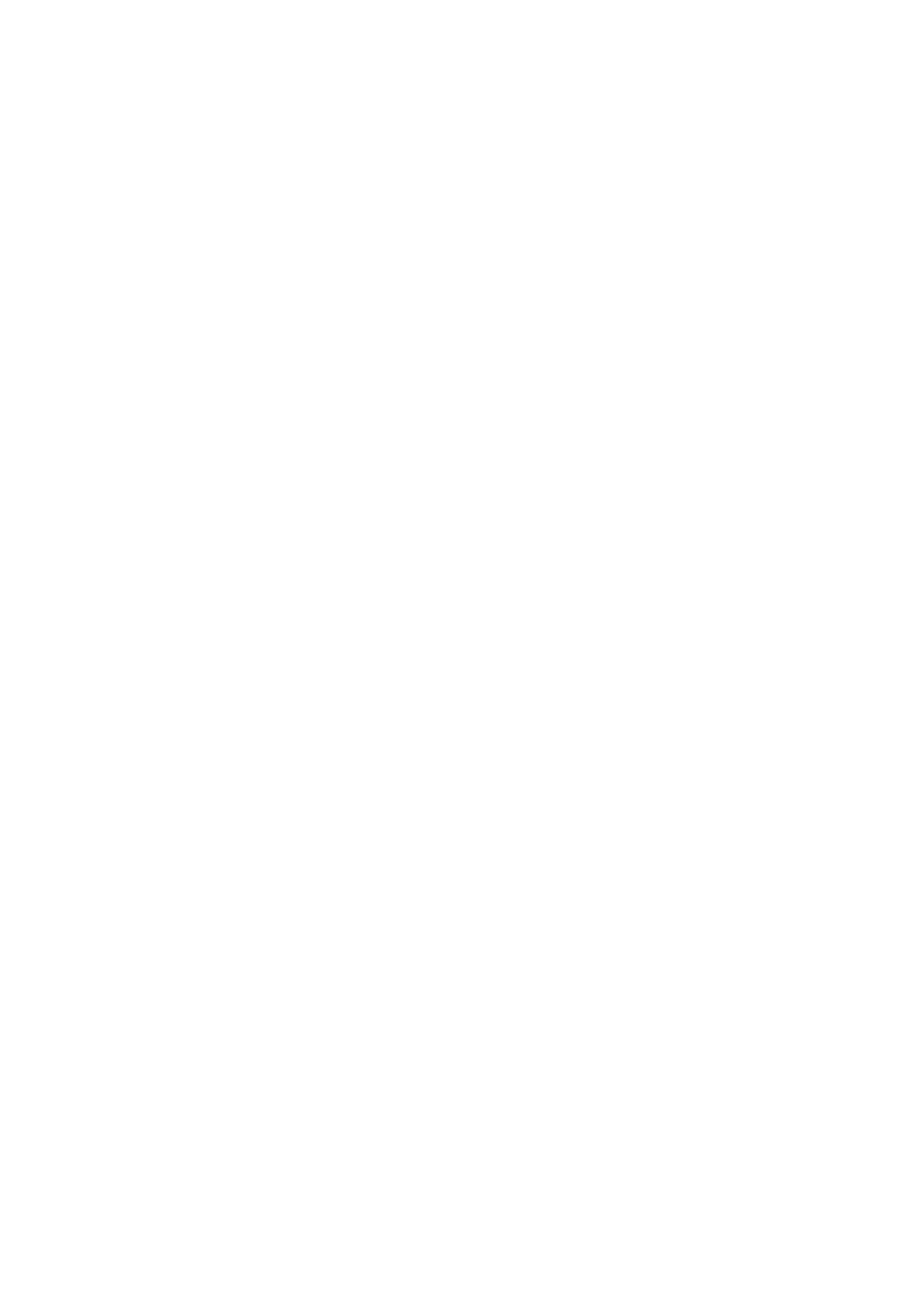# Table of contents

| 1.  | <b>Members</b>                                                                                                                                                                                                                 |                |
|-----|--------------------------------------------------------------------------------------------------------------------------------------------------------------------------------------------------------------------------------|----------------|
| 2.  |                                                                                                                                                                                                                                |                |
| 3.  | Research Program (a) material contract to the contract of the contract of the contract of the contract of the contract of the contract of the contract of the contract of the contract of the contract of the contract of the  |                |
|     | <b>Research directions</b><br>3.1.                                                                                                                                                                                             |                |
|     | 3.2.<br>Static parallelization and optimization                                                                                                                                                                                | $\overline{3}$ |
|     | Profiling and execution behavior modeling<br>3.3.                                                                                                                                                                              | 3              |
|     | Dynamic parallelization and optimization, virtual machine<br>3.4.                                                                                                                                                              | $\overline{3}$ |
|     | Proof of program transformations for multicores<br>3.5.                                                                                                                                                                        | $\overline{4}$ |
| 4.  |                                                                                                                                                                                                                                |                |
| 5.  | New Software and Platforms (and the context of the state of the state of the state of the state of the state of the state of the state of the state of the state of the state of the state of the state of the state of the st |                |
|     | 5.1.<br>PolyLib                                                                                                                                                                                                                |                |
|     | 5.2.<br>APOLLO software and LLVM                                                                                                                                                                                               | 5              |
|     | 5.3.<br>IBB source-to-source xfor compiler                                                                                                                                                                                     | 5              |
|     | 5.4.<br>$C$ Loo $G$                                                                                                                                                                                                            | 5              |
|     | 5.5.<br>OpenScop                                                                                                                                                                                                               | 5              |
|     | 5.6.<br>Clan                                                                                                                                                                                                                   | 6              |
|     | 5.7.<br>Clay                                                                                                                                                                                                                   | 6              |
| 6.  | <b>New Results</b>                                                                                                                                                                                                             | 6              |
|     | Highlights of the Year<br>6.1.                                                                                                                                                                                                 | 6              |
|     | 6.2.<br>APOLLO (Automatic speculative POLyhedral Loop Optimizer)                                                                                                                                                               | 6              |
|     | 6.3.<br>The XFOR programming structure                                                                                                                                                                                         | $\overline{7}$ |
|     | 6.4.<br>CPU+GPU adaptive computation                                                                                                                                                                                           | 8              |
|     | 6.5.<br>Minimizing the synchronization overhead of X10 programs                                                                                                                                                                | 8              |
|     | 6.6.<br>Hardware/Software helper thread prefetching                                                                                                                                                                            | 9              |
|     | 6.7.<br>Loop-based Modeling of Parallel Communication Traces                                                                                                                                                                   | 9              |
|     | 6.8.<br>Switcheable scheduling                                                                                                                                                                                                 | 10             |
|     | 6.9.<br><b>Interactive Code Restructuring</b>                                                                                                                                                                                  | 10             |
| 7.  |                                                                                                                                                                                                                                |                |
| 8.  |                                                                                                                                                                                                                                |                |
|     | <b>National Initiatives</b><br>8.1.                                                                                                                                                                                            | 11             |
|     | 8.2.<br>European Initiatives                                                                                                                                                                                                   | 11             |
|     | <b>International Initiatives</b><br>8.3.                                                                                                                                                                                       | 11             |
|     | 8.3.1. Inria Associate Teams                                                                                                                                                                                                   | 11             |
|     | 8.3.2. Inria International Partners                                                                                                                                                                                            | 12             |
|     | <b>International Research Visitors</b><br>8.4.                                                                                                                                                                                 | 12             |
| 9.  | Dissemination                                                                                                                                                                                                                  | <b>12</b>      |
|     | 9.1. Promoting Scientific Activities                                                                                                                                                                                           | 12             |
|     | 9.1.1. Scientific events organisation                                                                                                                                                                                          | 12             |
|     | Scientific events selection<br>9.1.2.                                                                                                                                                                                          | 13             |
|     | member of the conference program committee<br>9.1.2.1.                                                                                                                                                                         | 13             |
|     | 9.1.2.2.<br>reviewer                                                                                                                                                                                                           | 13             |
|     | 9.1.3.<br>Journal                                                                                                                                                                                                              | 13             |
|     | 9.2.<br>Teaching - Supervision - Juries                                                                                                                                                                                        | 13             |
|     | 9.2.1.<br>Teaching                                                                                                                                                                                                             | 13             |
|     | 9.2.2.<br>Supervision                                                                                                                                                                                                          | 14             |
|     | 9.2.3.<br><b>Juries</b>                                                                                                                                                                                                        | 14             |
|     | 9.3. Popularization                                                                                                                                                                                                            | 15             |
| 10. |                                                                                                                                                                                                                                |                |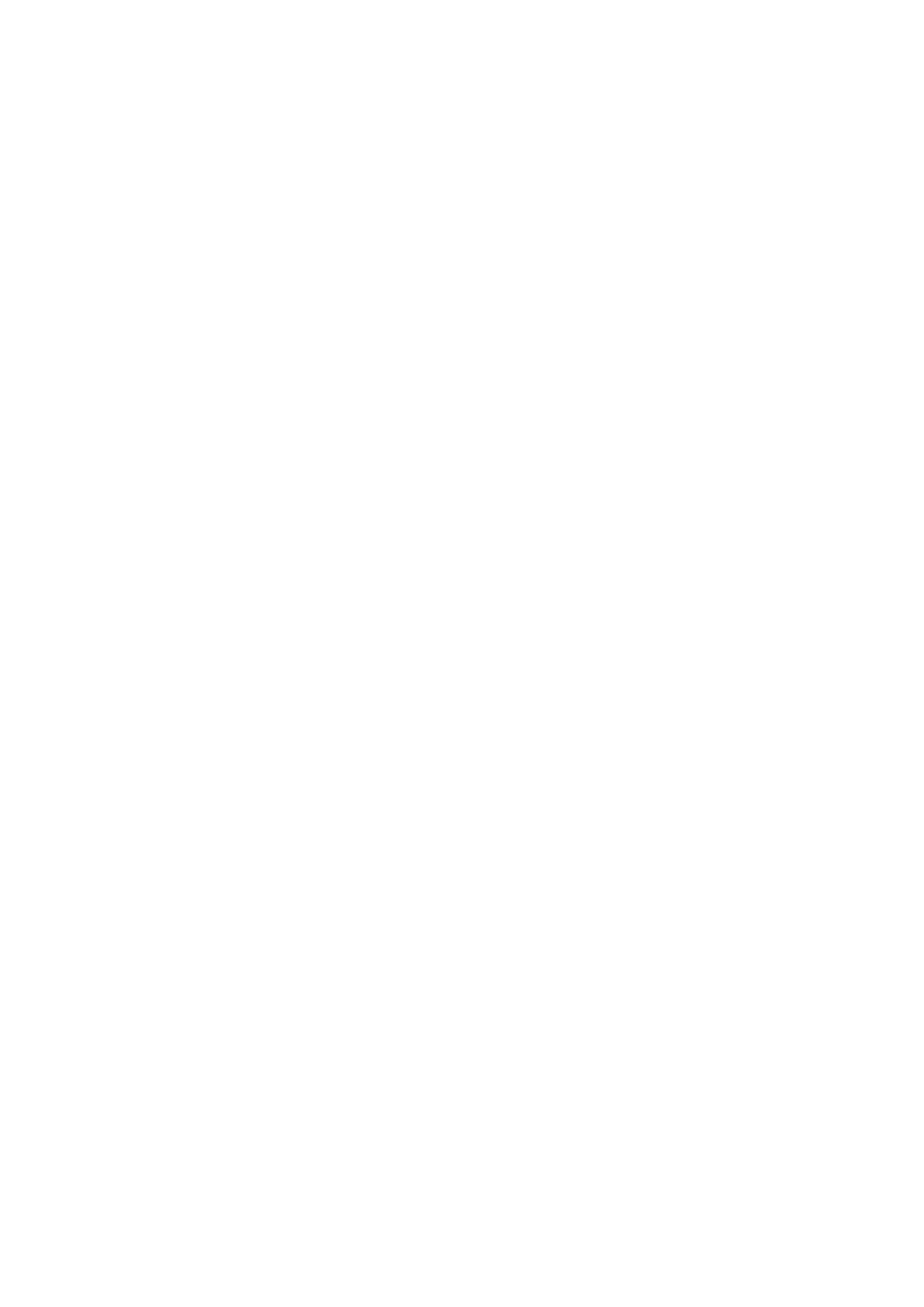# Team CAMUS

Keywords: Compiling, Embedded Systems, Hardware Accelerators, Proofs Of Programs, Formal Methods, Processors

*Creation of the Team:* 2009 July 01.

# <span id="page-4-0"></span>1. Members

### Faculty Members

Philippe Clauss [Team leader, Univ. Strasbourg, Professor, HdR] Cédric Bastoul [Univ. Strasbourg, Professor, HdR] Alain Ketterlin [Univ. Strasbourg, Associate Professor] Vincent Loechner [Univ. Strasbourg, Associate Professor] Nicolas Magaud [Univ. Strasbourg I, Associate Professor] Julien Narboux [Univ. Strasbourg I, Associate Professor] Éric Violard [Univ. Strasbourg, Associate Professor, HdR]

#### PhD Students

Yann Barsamian [Univ. Strasbourg, from Oct 2014] Jean-François Dollinger [Univ. Strasbourg, from Oct 2011] Imen Fassi [Inria, Univ. Strasbourg and Univ. El Manar, from Jun 2013] Juan Manuel Martinez Caamaño [Univ. Strasbourg, from Nov 2013] Aravind Sukumaran-Rajam [Inria, from Nov 2012]

### Administrative Assistant

Isabelle Blanchard [Inria]

#### **Others**

Luis Esteban Campostrini [Inria, Master student, from Aug 2014 until Dec 2014] Matías Perez [Inria, Master student, from May 2014 until Nov 2014] César Sabater [Inria, Master student, from May 2014 until Oct 2014] Willy Wolff [Inria, Master student, , from Jan 2014 until Dec 2014]

# <span id="page-4-1"></span>2. Overall Objectives

### 2.1. Overall Objectives

The CAMUS team is focusing on developping, adapting and extending automatic parallelizing and optimizing techniques, as well as proof and certification methods, for the efficient use of current and future multicore processors.

The team's research activities are organized into five main issues that are closely related to reach the following objectives: performance, correction and productivity. These issues are: static parallelization and optimization of programs (where all statically detected parallelisms are expressed as well as all "hypothetical" parallelisms which would be eventually taken advantage of at runtime), profiling and execution behavior modeling (where expressive representation models of the program execution behavior will be used as engines for dynamic parallelizing processes), dynamic parallelization and optimization of programs (such transformation processes running inside a virtual machine), object-oriented programming and compiling for multicores (where object parallelism, expressed or detected, has to result in efficient runs), and finally program transformations proof (where the correction of many static and dynamic program transformations has to be ensured).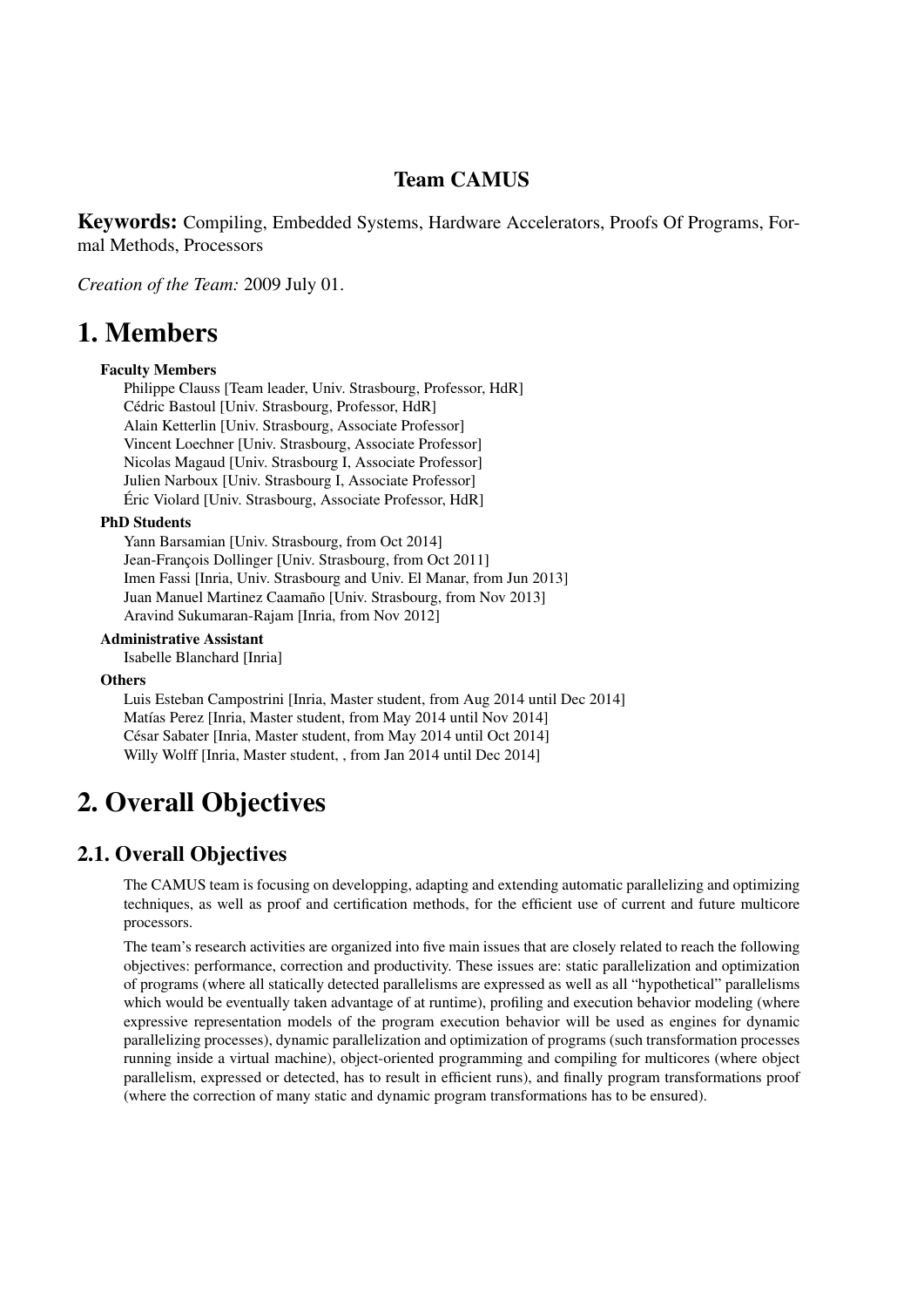# <span id="page-5-0"></span>3. Research Program

# 3.1. Research directions

<span id="page-5-1"></span>The various objectives we are expecting to reach are directly related to the search of adequacy between the sofware and the new multicore processors evolution. They also correspond to the main research directions suggested by Hall, Padua and Pingali in [\[28\]](#page-20-0). Performance, correction and productivity must be the users' perceived effects. They will be the consequences of research works dealing with the following issues:

- Issue 1: Static parallelization and optimization
- Issue 2: Profiling and execution behavior modeling
- Issue 3: Dynamic program parallelization and optimization, virtual machine
- Issue 4: Object-oriented programming and compiling for multicores
- Issue 5: Proof of program transformations for multicores

Efficient and correct applications development for multicore processors needs stepping in every application development phase, from the initial conception to the final run.

Upstream, all potential parallelism of the application has to be exhibited. Here static analysis and transformation approaches (issue 1) must be processed, resulting in a *multi-parallel* intermediate code advising the running virtual machine about all the parallelism that can be taken advantage of. However the compiler does not have much knowledge about the execution environment. It obviously knows the instruction set, it can be aware of the number of available cores, but it does not know the effective available resources at any time during the execution (memory, number of free cores, etc.).

That is the reason why a "virtual machine" mechanism will have to adapt the application to the resources (issue 3). Moreover the compiler will be able to take advantage only of a part of the parallelism induced by the application. Indeed some program information (variables values, accessed memory adresses, etc.) being available only at runtime, another part of the available parallelism will have to be generated on-the-fly during the execution, here also, thanks to a dynamic mechanism.

This on-the-fly parallelism extraction will be performed using speculative behavior models (issue 2), such models allowing to generate speculative parallel code (issue 3). Between our behavior modeling objectives, we can add the behavior monitoring, or profiling, of a program version. Indeed current and future architectures complexity avoids assuming an optimal behavior regarding a given program version. A monitoring process will allow to select on-the-fly the best parallelization.

These different parallelizing steps are schematized on figure [1.](#page-6-3)

The more and more widespread usage of object-oriented approaches and languages emphasizes the need for specific multicore programming tools. The object and method formalism implies specific execution schemes that translate in the final binary by quite distant elementary schemes. Hence the execution behavior control is far more difficult. Analysis and optimization, either static or dynamic, must take into account from the outset this distortion between object-oriented specification and final binary code: how can object or method parallelization be translated (issue 4).

Our project lies on the conception of a production chain for efficient execution of an application on a multicore architecture. Each link of this chain has to be formally verified in order to ensure correction as well as efficiency. More precisely, it has to be ensured that the compiler produces a correct intermediate code, and that the virtual machine actually performs the parallel execution semantically equivalent to the source code: every transformation applied to the application, either statically by the compiler or dynamically by the virtual machine, must preserve the initial semantics. They must be proved formally (issue 5).

In the following, those different issues are detailed while forming our global and long term vision of what has to be done.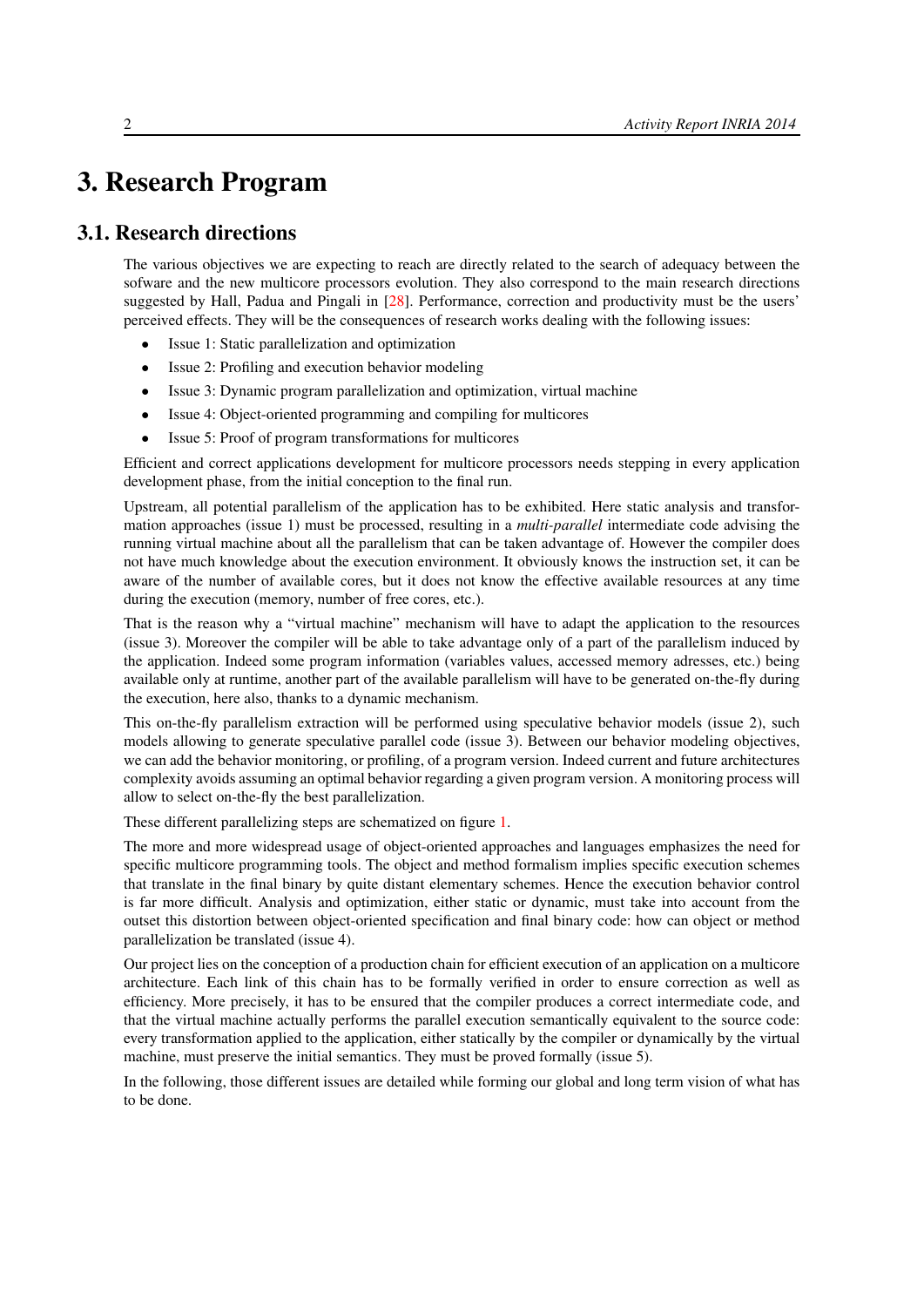<span id="page-6-3"></span>

*Figure 1. Automatic parallelizing steps for multicore architectures*

### 3.2. Static parallelization and optimization

<span id="page-6-0"></span>Participants: Vincent Loechner, Philippe Clauss, Éric Violard, Jean-François Dollinger, Aravind Sukumaran-Rajam, Juan Manuel Martinez Caamaño.

Static optimizations, from source code at compile time, benefit from two decades of research in automatic parallelization: many works address the parallelization of loop nests accessing multi-dimensional arrays, and these works are now mature enough to generate efficient parallel code [\[27\]](#page-20-1). Low-level optimizations, in the assembly code generated by the compiler, have also been extensively dealt for single-core and require few adaptations to support multicore architectures. Concerning multicore specific parallelization, we propose to explore two research directions to take full advantage of these architectures: adapting parallelization to multicore architecture and expressing many potential parallelisms.

### 3.3. Profiling and execution behavior modeling

<span id="page-6-1"></span>Participants: Alain Ketterlin, Philippe Clauss, Aravind Sukumaran-Rajam.

The increasing complexity of programs and hardware architectures makes it ever harder to characterize beforehand a given program's run time behavior. The sophistication of current compilers and the variety of transformations they are able to apply cannot hide their intrinsic limitations. As new abstractions like transactional memories appear, the dynamic behavior of a program strongly conditions its observed performance. All these reasons explain why empirical studies of sequential and parallel program executions have been considered increasingly relevant. Such studies aim at characterizing various facets of one or several program runs, *e.g.*, memory behavior, execution phases, etc. In some cases, such studies characterize more the compiler than the program itself. These works are of tremendous importance to highlight all aspects that escape static analysis, even though their results may have a narrow scope, due to the possible incompleteness of their input data sets.

## 3.4. Dynamic parallelization and optimization, virtual machine

<span id="page-6-2"></span>Participants: Aravind Sukumaran-Rajam, Juan Manuel Martinez Caamaño, Jean-François Dollinger, Alexandra Jimborean, Philippe Clauss, Vincent Loechner, Alain Ketterlin.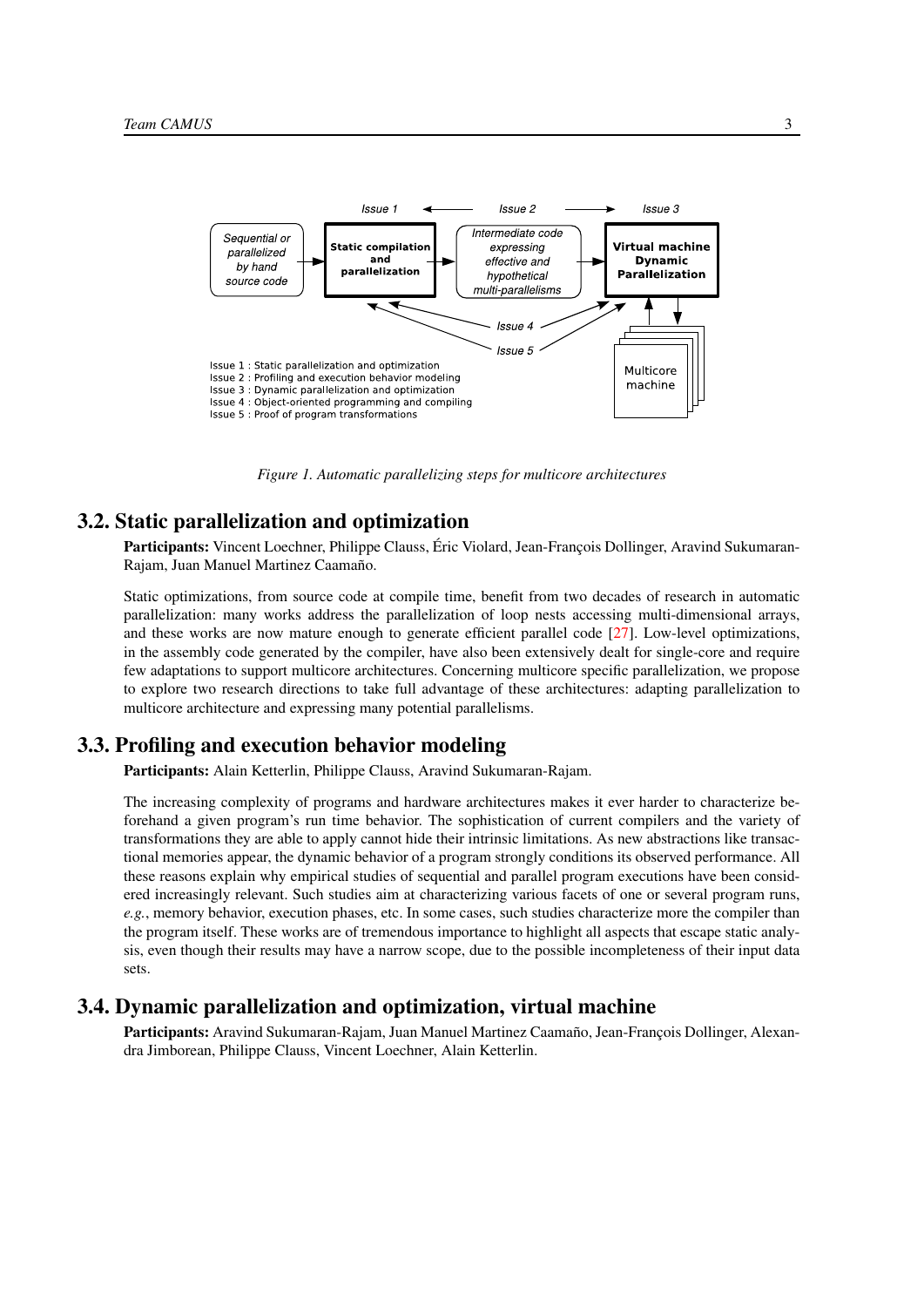This link in the programming chain has become essential with the advent of the new multicore architectures. Still being considered as secondary with mono-core architectures, dynamic analysis and optimization are now one of the keys for controling those new mechanisms complexity. From now on, performed instructions are not only dedicated to the application functionalities, but also to its control and its transformation, and so in its own interest. Behaving like a computer virus, such a process should rather be qualified as a "vitamin". It perfectly knows the current characteristics of the execution environment and owns some qualitative information thanks to a behavior modeling process (issue 2). It appends a significant part of optimizing ability compared to a static compiler, while observing live resources availability evolution.

## 3.5. Proof of program transformations for multicores

<span id="page-7-0"></span>Participants: Éric Violard, Julien Narboux, Nicolas Magaud.

Our main objective consists in certifying the critical modules of our optimization tools (the compiler and the virtual machine). First we will prove the main loop transformation algorithms which constitute the core of our system.

The optimization process can be separated into two stages: the transformations consisting in optimizing the sequential code and in exhibiting parallelism, and those consisting in optimizing the parallel code itself. The first category of optimizations can be proved within a sequential semantics. For the other optimizations, we need to work within a concurrent semantics. We expect the first stage of optimizations to produce data-race free code. For the second stage of optimizations, we will first assume that the input code is data-race free. We will prove those transformations using Appel's concurrent separation logic [\[29\]](#page-20-2). Proving transformations involving program which are not data-race free will constitute a longer term research goal.

# <span id="page-7-1"></span>4. Application Domains

# 4.1. Application domains

Performance being our main objective, our developments' target applications are characterized by intensive computation phases. Such applications are numerous in the domains of scientific computations, optimization, data mining and multimedia.

Applications involving intensive computations are necessarily high energy consumers. However this consumption can be significantly reduced thanks to optimization and parallelization. Although this issue is not our prior objective, we can expect some positive effects for the following reasons:

- Program parallelization tries to distribute the workload equally among the cores. Thus an equivalent performance, or even a better performance, to a sequential higher frequency execution on one single core, can be obtained.
- Memory and memory accesses are high energy consumers. Lowering the memory consumption, lowering the number of memory accesses and maximizing the number of accesses in the low levels of the memory hierarchy (registers, cache memories) have a positive consequence on execution speed, but also on energy consumption.

# <span id="page-7-2"></span>5. New Software and Platforms

### 5.1. PolyLib

<span id="page-7-3"></span>Participant: Vincent Loechner.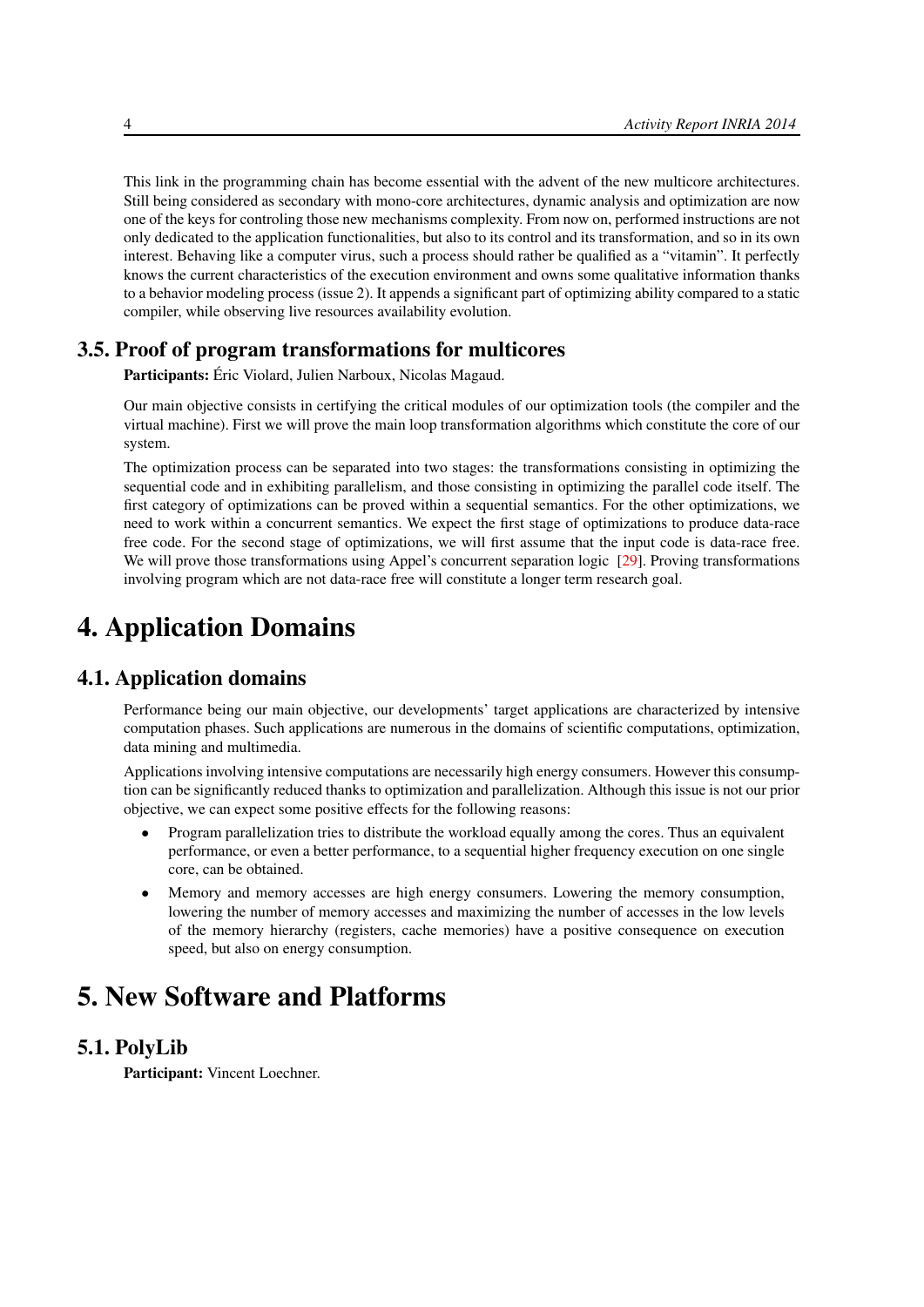PolyLib<sup>1</sup> is a C library of polyhedral functions, that can manipulate unions of rational polyhedra of any dimension. It was the first to provide an implementation of the computation of parametric vertices of a parametric polyhedron, and the computation of an Ehrhart polynomial (expressing the number of integer points contained in a parametric polytope) based on an interpolation method. Vincent Loechner is the maintainer of this software. It is distributed under GNU General Public License version 3 or later.

Apart from normal maintenance, it was parallelized using OpenMP with the support of Master student Adilla Susungi, funded by the ICPS team (ICube laboratory, University of Strasbourg).

### 5.2. APOLLO software and LLVM

<span id="page-8-0"></span>Participants: Aravind Sukumaran-Rajam, Juan Manuel Martinez Caamaño, Willy Wolff, Luis Esteban Campostrini, Matías Perez, Alexandra Jimborean, Philippe Clauss.

We are developing a framework called APOLLO (Automatic speculative POLyhedral Loop Optimizer) whose main concepts are based on our previous framework VMAD. However, several important implementation issues are now handled differently in order to improve the performance and usability of the framework, and also to open its evolution to new interesting perspectives. APOLLO is dedicated to automatic, dynamic and speculative parallelization of loop nests that cannot be handled efficiently at compile-time. It is composed of a static part consisting of specific passes in the LLVM compiler suite, plus a modified Clang frontend, and a dynamic part consisting of a runtime system. Its last extensions are presented in subsection [6.2.](#page-9-4)

### 5.3. IBB source-to-source xfor compiler

<span id="page-8-1"></span>Participants: Imen Fassi, Philippe Clauss, Cédric Bastoul.

Imen Fassi has developped a source-to-source xfor compiler called IBB (Iterate-But-Better) which is automatically translating any C source code containing xfor-loops into an equivalent source code where xfor-loops have been transformed into equivalent for-loops. The polyhedral code generator CLooG [\[27\]](#page-20-1) is used to generate the corresponding code. The IBB compiler has been improved in some aspects in 2014: loop bounds can now be min and max functions, IBB uses the OpenScop format to encode statements and iteration domains.

The xfor structure is also currently incorporated in the polyhedral parser Clan  $2$ , opening the door of xfor usage to polyhedral compilation tools. Additionally, an xfor programming wizard is currently being developed, providing automatic dependence analysis and code verification to users, thanks to the dependence analyzer Candl  $3$ .

# 5.4. CLooG

### <span id="page-8-2"></span>Participant: Cédric Bastoul.

CLooG<sup>4</sup> is a free software and library to generate code (or an abstract syntax tree of a code) for scanning Z-polyhedra. That is, it finds a code (e.g. in C, FORTRAN...) that reaches each integral point of one or more parameterized polyhedra. CLooG has been originally written to solve the code generation problem for optimizing compilers based on the polyhedral model. Nevertheless it is used now in various area e.g. to build control automata for high-level synthesis or to find the best polynomial approximation of a function. CLooG may help in any situation where scanning polyhedra matters. While the user has full control on generated code quality, CLooG is designed to avoid control overhead and to produce a very effective code. CLooG is widely used (including by GCC and LLVM compilers), disseminated (it is installed by default by the main Linux distributions) and considered as the state of the art in polyhedral code generation.

### 5.5. OpenScop

<span id="page-8-3"></span>Participant: Cédric Bastoul.

<sup>1</sup> <http://icps.u-strasbg.fr/PolyLib>

<sup>2</sup> <http://icps.u-strasbg.fr/~bastoul/development/clan>

<sup>3</sup> <http://icps.u-strasbg.fr/~bastoul/development/candl>

<sup>4</sup> <http://www.cloog.org>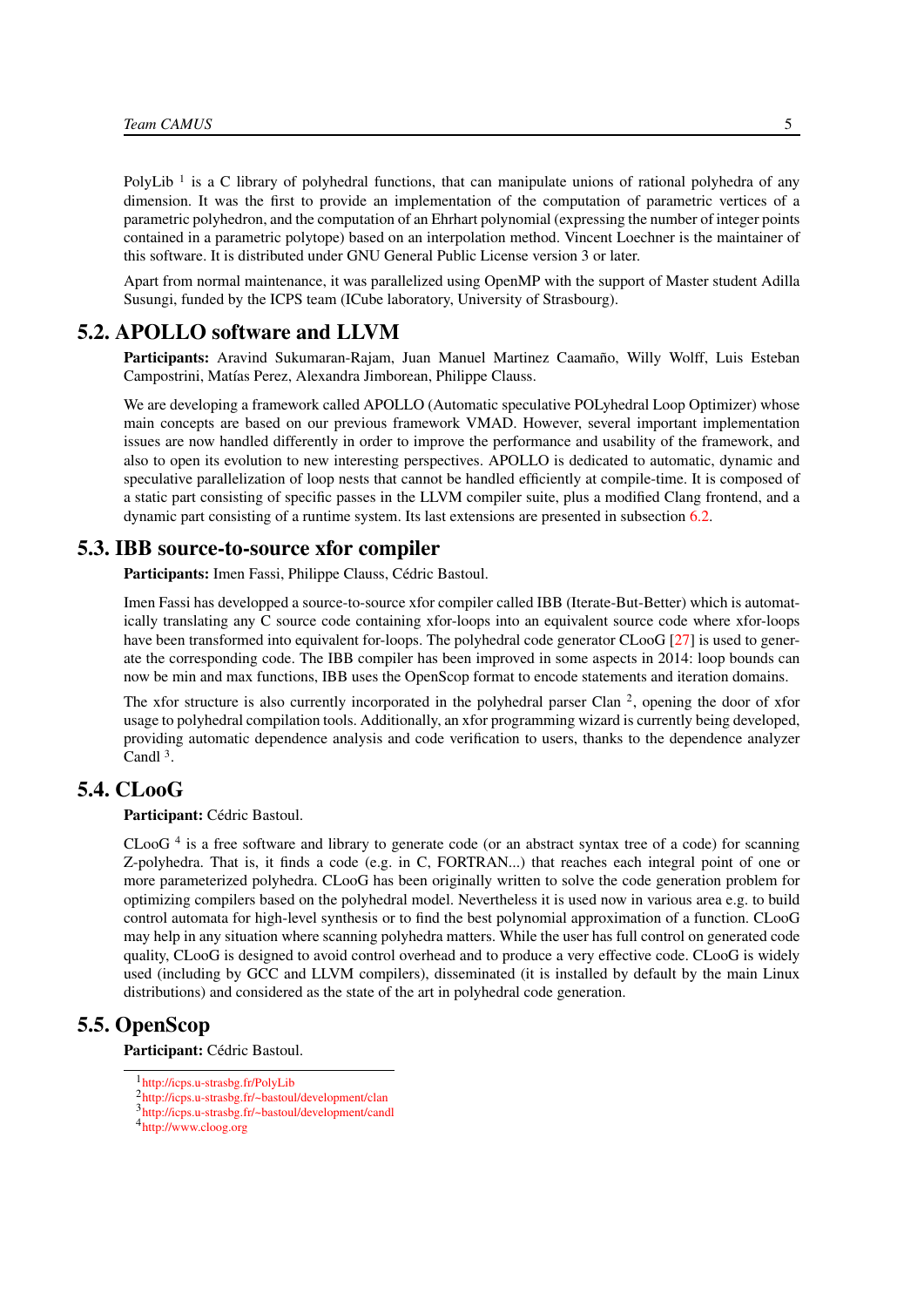OpenScop<sup>5</sup> is an open specification that defines a file format and a set of data structures to represent a static control part (SCoP for short), i.e., a program part that can be represented in the polyhedral model. The goal of OpenScop is to provide a common interface to the different polyhedral compilation tools in order to simplify their interaction. To help the tool developers to adopt this specification, OpenScop comes with an example library (under 3-clause BSD license) that provides an implementation of the most important functionalities necessary to work with OpenScop.

# 5.6. Clan

<span id="page-9-0"></span>Participants: Cédric Bastoul, Imen Fassi.

Clan <sup>6</sup> is a free software and library which translates some particular parts of high level programs written in C, C++, C# or Java into a polyhedral representation called OpenScop. This representation may be manipulated by other tools to, e.g., achieve complex analyses or program restructurations (for optimization, parallelization or any other kind of manipulation). It has been created to avoid tedious and error-prone input file writing for polyhedral tools (such as CLooG, LeTSeE, Candl etc.). Using Clan, the user has to deal with source codes based on C grammar only (as C, C++, C# or Java). Clan is notably the frontend of the two major high-level compilers Pluto and PoCC.

### 5.7. Clay

<span id="page-9-1"></span>Participant: Cédric Bastoul.

Clay  $7$  is a free software and library devoted to semi-automatic optimization using the polyhedral model. It can input a high-level program or its polyhedral representation and transform it according to a transformation script. Classic loop transformations primitives are provided. Clay is able to check for the legality of the complete sequence of transformation and to suggest corrections to the user if the original semantics is not preserved. Clay is still experimental at this report redaction time but is already used during advanced compilation labs at Paris-Sud University and is one of the foundations of our ongoing work on simplifying code manipulation by programmers.

# <span id="page-9-2"></span>6. New Results

# 6.1. Highlights of the Year

<span id="page-9-3"></span>One of Philippe Clauss' early papers on Ehrhart polynomials has been celebrated, 18 years later, in a selection of papers for the International Conference on Supercomputing (ICS) 25th anniversary retrospective [\[13\]](#page-19-0). 35 papers have been selected among roughly 1800 papers published between 1987 and 2011. The paper is:

"Counting Solutions to Linear and Nonlinear Constraints Through Ehrhart Polynomials: Applications to Analyze and Transform Scientific Programs", by Philippe Clauss, ICS'96, which introduced Ehrhart polynomials in the field of program analysis and optimization.

Philippe Clauss wrote an additional retrospective [\[12\]](#page-19-1) related to this research which complements the paper in the ICS special issue.

# 6.2. APOLLO (Automatic speculative POLyhedral Loop Optimizer)

<span id="page-9-4"></span>The goal of the APOLLO project is to provide a set of annotations (pragmas) that the user can insert in the source code to perform advanced analyses and optimizations, for example dynamic speculative parallelization. It is based on the prototype named VMAD which was developed previously by the team between 2009 and 2012. Alexandra Jimborean defended her PhD thesis on this topic in 2012 [\[30\]](#page-20-3).

<sup>5</sup> <http://icps.u-strasbg.fr/~bastoul/development/openscop>

<sup>6</sup> <http://icps.u-strasbg.fr/~bastoul/development/clan>

<sup>7</sup> <http://icps.u-strasbg.fr/~bastoul/development/clay>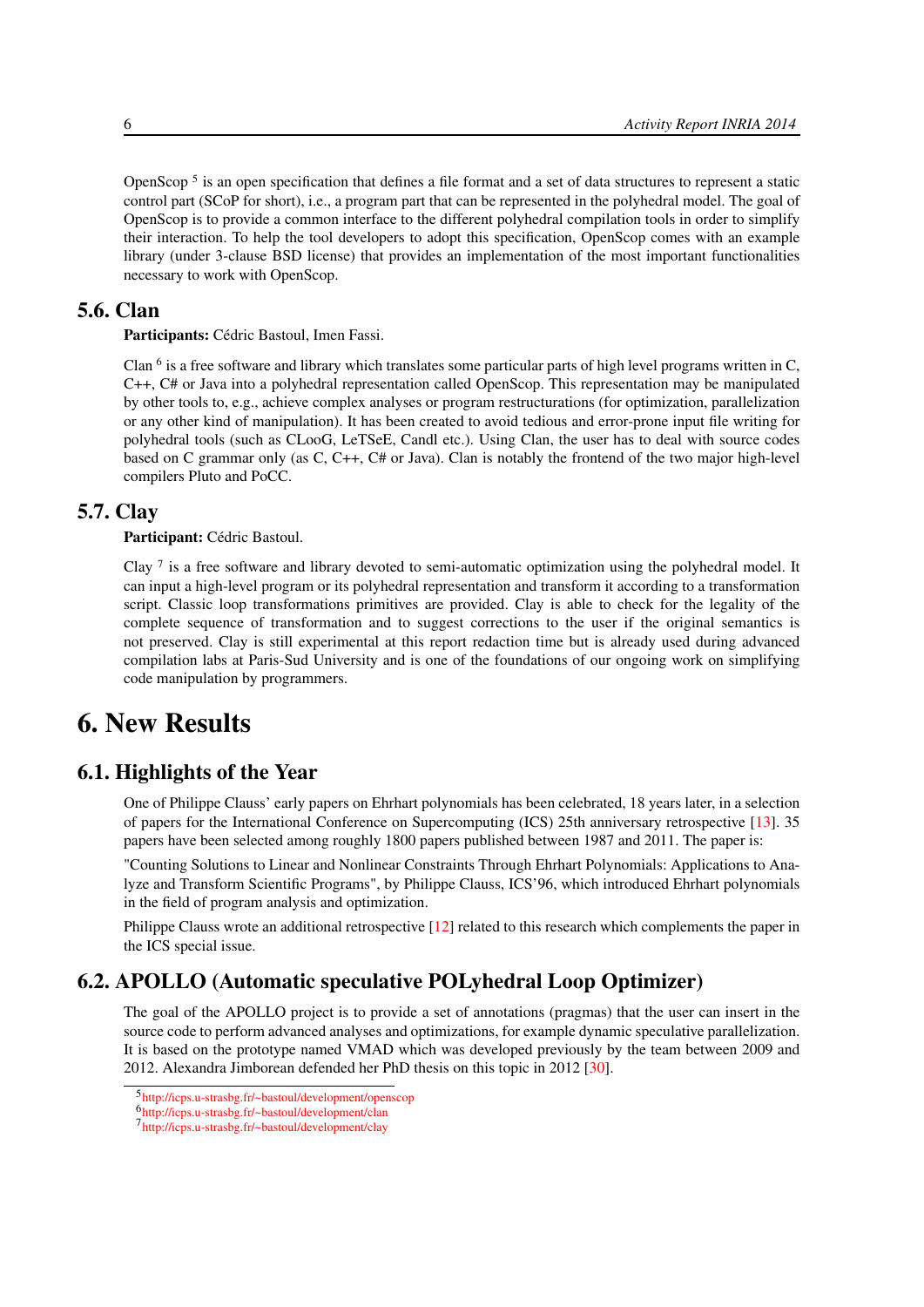APOLLO includes a modified LLVM compiler and a runtime system. The program binary files are first generated by our compiler to include necessary data, instrumentation instructions, parallel code skeletons, and callbacks to the runtime system which is implemented as a dynamic library. External modules associated to specific analyses and transformations are dynamically loaded when required at runtime.

APOLLO uses sampling, multi-versioning and code skeletons to limit the runtime overhead (profiling, analysis, and code generation). At runtime, targeted codes are launched by successive chunks that can be either original, instrumented or optimized/parallelized versions. These latter versions are generated on-the-fly through fast instantiation of the code skeletons. After each chunk execution, decisions can be taken relatively to the current optimization strategy. APOLLO is handling advanced memory access profiling through linear interpolation of the addresses, dynamic dependence analysis, version selection and speculative polyhedral parallelization [\[9\]](#page-18-2).

Several extensions and improvements have been implemented inside Apollo in 2014:

- the scheduler of the polyhedral compiler Pluto has been integrated inside the framework. Thus, the runtime decision regarding what optimizing and parallelizing transformation is now entirely depending on Pluto, whose input is generated by the instrumentation and interpolation phase of Apollo [\[20\]](#page-19-2).
- the static compilation phase of Apollo has been significantly enforced. Linear dependencies between values of scalars and memory addresses are identified in order to alleviate the cost of the instrumented code version. Additionally, memory reference functions that can be disambiguated at compile-time are now fully handled. These improvements are using analysis passes of the LLVM compiler, as well as passes that were specifically developed.
- Apollo is now using the LLVM JIT compiler to further optimize the instantiated code skeletons. Previously, code skeletons were generated as binary executable at compile-time with global variables instantiated at runtime. This approach yielded sub-optimal code including unnecessary or invariant computations. Code skeletons are now kept in LLVM intermediate form until being instantiated and compiled at runtime using the LLVM JIT compiler, thus resulting in faster optimized codes.
- Other memory behavior modeling approaches are now being studied and implemented, in order to allow Apollo handling codes that do not have a completely linear behavior. Three main cases are addressed:
	- quasi-linear behavior in which memory accesses which do not fit the linear prediction are checked on-the-fly, i.e., if these delinquent accesses do not invalidate the current parallel schedule.
	- linear regression behavior in which memory accesses are staying inside a "tube" bordered by linear functions.
	- behavior in which memory accesses are staying inside disjointed address ranges.

### 6.3. The XFOR programming structure

<span id="page-10-0"></span>We have proposed a new programming control structure called "xfor" or "multifor", providing users a way to schedule explicitly the statements of a loop nest, and take advantage of optimization and parallelization opportunities that are not easily attainable using the standard programming structures. This work is the PhD work of Imen Fassi, who started her work in 2013 and who is co-advised by Yosr Slama, Assistant Professor at the University El Manar in Tunis, Tunisia, and Philippe Clauss.

Data locality optimization is a well-known goal when handling programs that must run as fast as possible or use a minimum amount of energy. However, usual techniques never address the significant impact of numerous stalled processor cycles that may occur when consecutive load and store instructions are accessing the same memory location. In  $[15]$ , we show that two versions of the same program may exhibit similar memory performance, while performing very differently regarding their execution times because of the stalled processor cycles generated by many pipeline hazards. The xfor structure enables the explicit control of the way data locality is optimized in a program and thus, to control the amount of stalled processor cycles. In [\[15\]](#page-19-3), we also show the benefits of xfor regarding execution time and energy saving.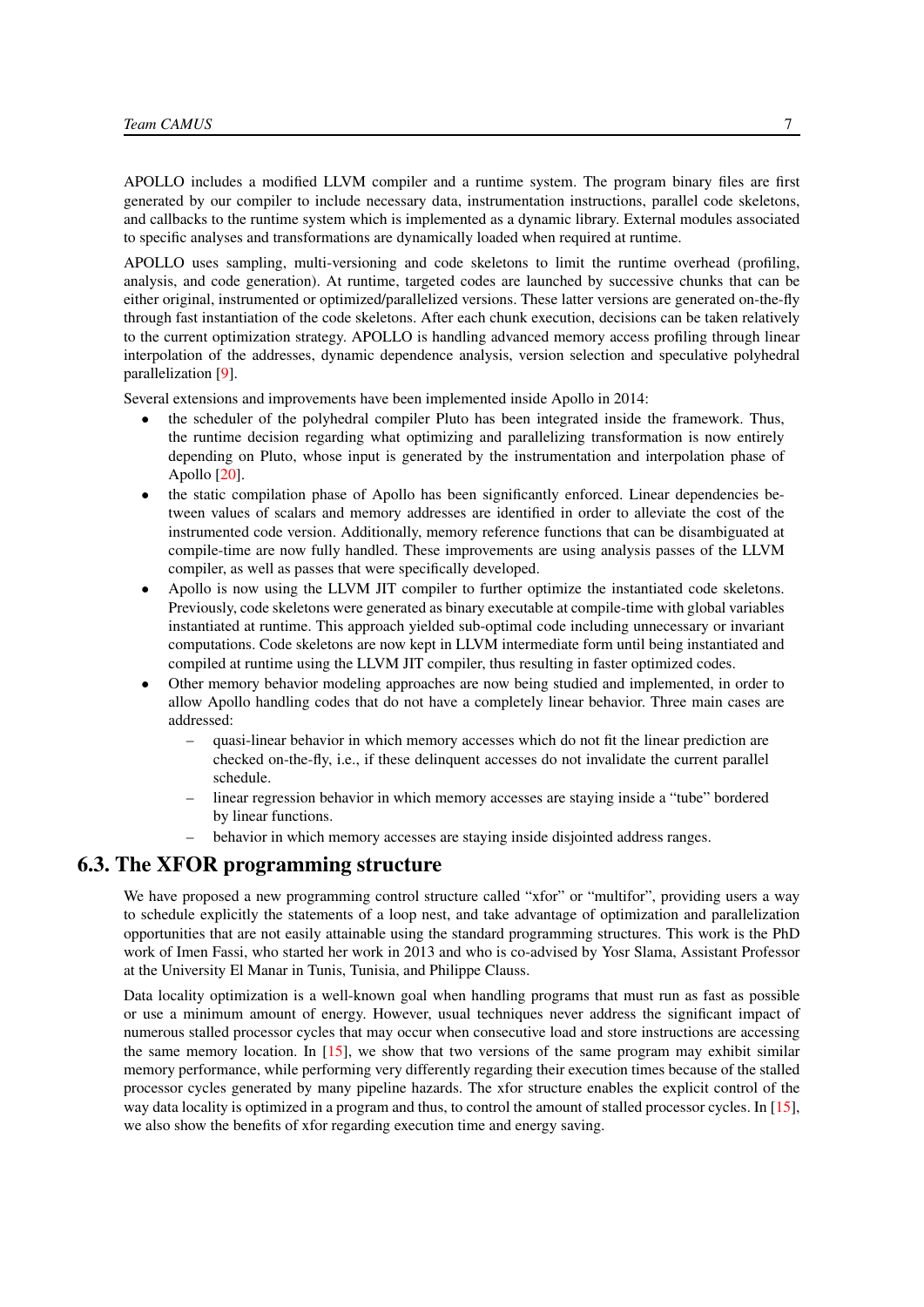While many advanced and fully automatic program analysis and optimization techniques have been developed thanks to the accuracy and expressiveness of the polyhedral model, these techniques may fail in producing efficient codes in some circumstances. The xfor structure eases the manual application of optimizing transformations on loop nests for expert programmers and allows to generate executable codes that may be significantly faster than those generated automatically using well-established polyhedral strategies. we highlight five main gaps regarding these strategies and discuss some ideas on how to bridge them in [\[14\]](#page-19-4).

# 6.4. CPU+GPU adaptive computation

<span id="page-11-0"></span>We aim to automatically use CPU and GPU to jointly execute a parallel code. To ensure load balance between different PUs, thus to preserve performance, it is necessary to consider the underlying hardware and the program parameters. Compiler optimizations, execution context, hardware availability and specification make it difficult to determine execution times statically. To overcome this hurdle we rely on a portable and automatic method for predicting execution times of statically generated codes on multicore CPUs and on CUDA GPUs. This approach relies on three stages: automatic code generation, offline profiling of the target code and online prediction.

This is mainly the work of PhD student Jean-François Dollinger, advised by Vincent Loechner since 2011. Preliminary results, a "fastest-wins" algorithm between a multicore CPU and the best predicted GPU code version, was published in 2013 in ICPP. Our latest advances, load balancing code between multiple cores CPUs and multiple GPUs will be presented at the IMPACT 2015 workshop [\[25\]](#page-20-4) in conjunction with the HiPEAC conference. We are currently preparing an extended journal paper to present this work, and Jean-François Dollinger will defend his PhD in 2015.

### 6.5. Minimizing the synchronization overhead of X10 programs

<span id="page-11-1"></span>The CAMUS team has for long focused on compiling, optimizing, and parallelizing *sequential* programs. The project described in this section is somewhat unusual in this context, in that it targets programs written in an explicitly parallel language, and applies polyhedral modeling techniques to reschedule computations, effectively introducing parallel-to-parallel program transformations. This work has been done in collaboration with the Inria COMPSYS team at ENS Lyon, and first results were presented at the *Compiler Construction* conference (CC'14) in April 2014.

The need to leverage the computing power of multi-core processors (and distributed computers) has lead to the design of explicitly parallel programming languages. Such languages often employ a fork/join model, and include syntax to launch and synchronize tasks (also called activities) with well-defined semantics. This brings parallel constructions under the control of the compiler, and introduces new optimization opportunities. Our work has focused on the various synchronization primitives available to the programmer, and more specifically on how one type of synchronization can be replaced with another for specific classes of programs, the goal being to minimize the synchronization overhead. We have demonstrated significant speedups on programs written using the X10 programming language, and have obtained similar results on equivalent Habanero-Java programs.

More specifically, our work focused on synchronization primitives of X10. The X10 language basically has two activity synchronization primitives: one is the explicit use of "clocks" (synchronization barriers) during activity execution, the other is the implicit use of activity containers that synchronize only on the end of activities. Under reasonable conditions on the patterns of activity creation and control, we showed that longrunning activities using clocks can be replaced by short-lived activities synchronized only on the end of their containers, and that this transformation provides a significant gain at run time.

We have studied the converse transformation, i.e. starting with an unclocked X10 program, obtaining a system of sequential threads executing in parallel and synchronizing with clocks. This transformation is interesting since it yields to further optimization opportunities. We have elaborated a system of rules to execute the transformation. Applying these rules to "regular" programs gives good results, but fails on some paradigmatic X10 codes. For irregular programs, some parallelism may be lost. We now are investigating a new set of rules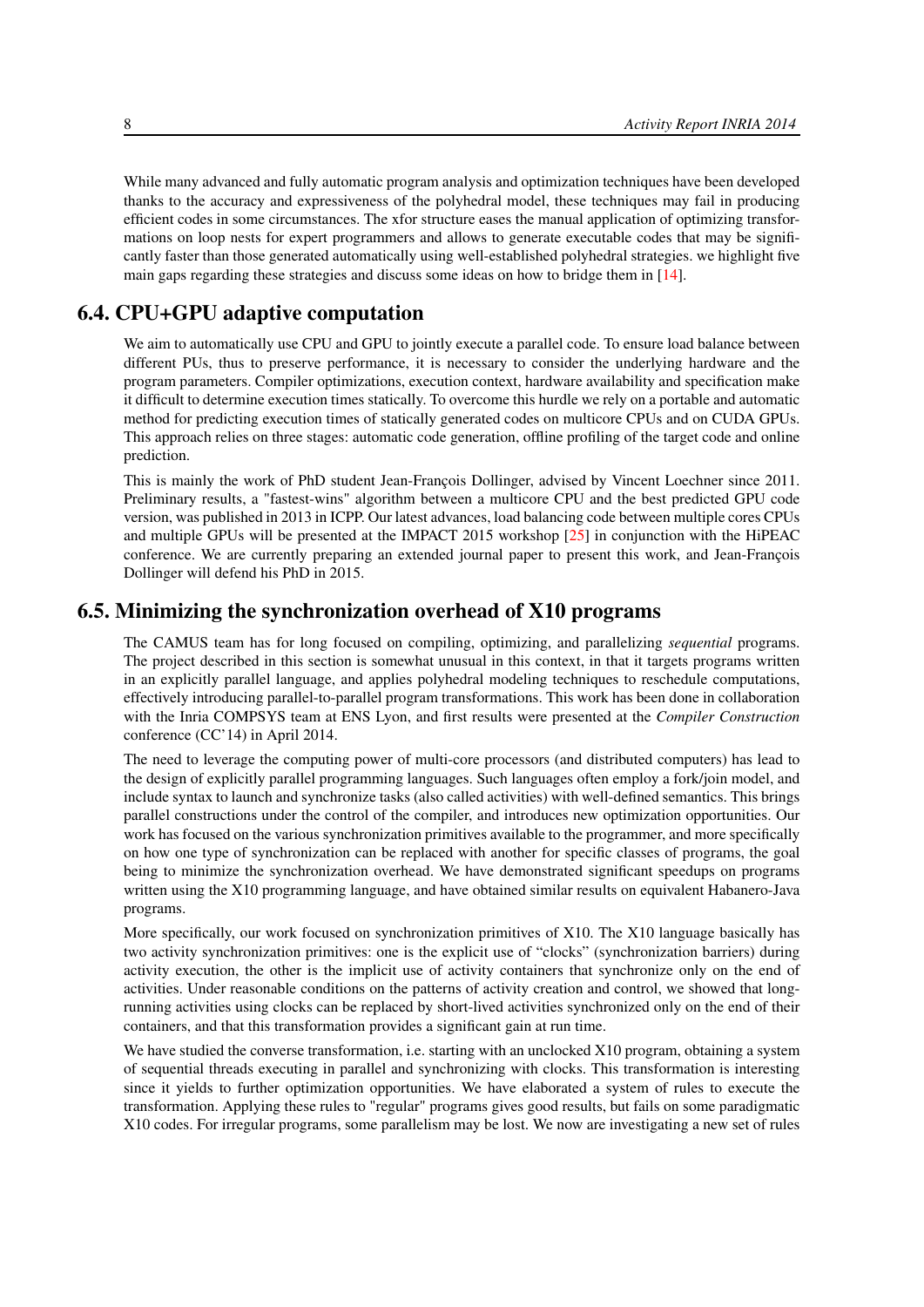to give a correct result for arbitrary X10 programs. A main difficulty is bringing the proof that the set of upgraded rules will give a correct result.

This work has been done in collaboration with Paul Feautrier, member of the COMPSYS Inria team, in ENS Lyon. The CAMUS team has invited Paul Feautrier one more time for one week in June 2014 in Strasbourg.

# 6.6. Hardware/Software helper thread prefetching

<span id="page-12-0"></span>Heterogeneous Many Cores (HMC) architectures that mix many simple/small cores with a few complex/large cores are emerging as a design alternative that can provide both fast sequential performance for single threaded workloads and power-efficient execution for through-put oriented parallel workloads. The availability of many small cores in a HMC presents an opportunity to utilize them as low-power helper cores to accelerate memoryintensive sequential programs mapped to a large core. However, the latency overhead of accessing small cores in a loosely coupled system limits their utility as helper cores. Also, it is not clear if small cores can execute helper threads sufficiently in advance to benefit applications running on a larger, much powerful, core.

In this project, we designed a hardware/software framework called core-tethering to support efficient helper threading on heterogeneous manycores. Core-tethering provides a co-processor like interface to the small cores that (a) enables a large core to directly initiate and control helper execution on the helper core and (b) allows efficient transfer of execution context between the cores, thereby reducing the performance overhead of accessing small cores for helper execution. Our evaluation on a set of memory intensive programs chosen from the standard benchmark suites shows that helper threads using moderately sized small cores can significantly accelerate a larger core compared to using a hardware prefetcher alone. We find that a small core provides a good trade-off against using an equivalent large core to run helper threads in a HMC. Additionally, helper prefetching on small cores when used along with hardware prefetching, can provide an alternate design point to growing instruction window size for achieving higher sequential performance on memory intensive applications.

This work is a collaboration between the ALF team in Rennes and CAMUS in Strasbourg. Our contribution is mainly on the generation of helper thread code (as a followup to our work on program skeletonization). The result of the work has been published in October 2014 in the Proceedings of the SBAC-PAD conference [\[17\]](#page-19-5).

### 6.7. Loop-based Modeling of Parallel Communication Traces

<span id="page-12-1"></span>Parallel communication traces are traces of the various actions performed by parallel programs (typically written using MPI or some such library). The traces usually contain actions like message sending and receiving, and entering and exiting collective operations. The goal of this project is to build a model of the parallel program from the traces of the various processes that form the program. Consolidating on our previous work on sequential traces, we have developed an algorithm that takes the traces of the individual processes and merges them into a global model.

The main characteristics of our algorithm is that the result takes the form of loops enclosing various parallel constructs and communication actions. The driving goal of this work is to use the model for various analyzes, mainly to draw qualitative conclusions on the program (like the affinity of the various processes involved), but also to extract quantitative information (like communication matrices). A long term goal is to use the parallel loops to suggest program optimizations.

As of today, our algorithm has been evaluated on several applications. The most obvious is trace compression, with spectacular results because of the underlying loop-nest model (as was already the case for our sequential trace analysis algorithm). Another application is replay, where the program's (actual, i.e., traced) behavior can be simulated on a different parallel architecture. The last application is to build a lightweight model from a subset of trace data, and use the model to index into potentially massive quantitative data associated to the various events.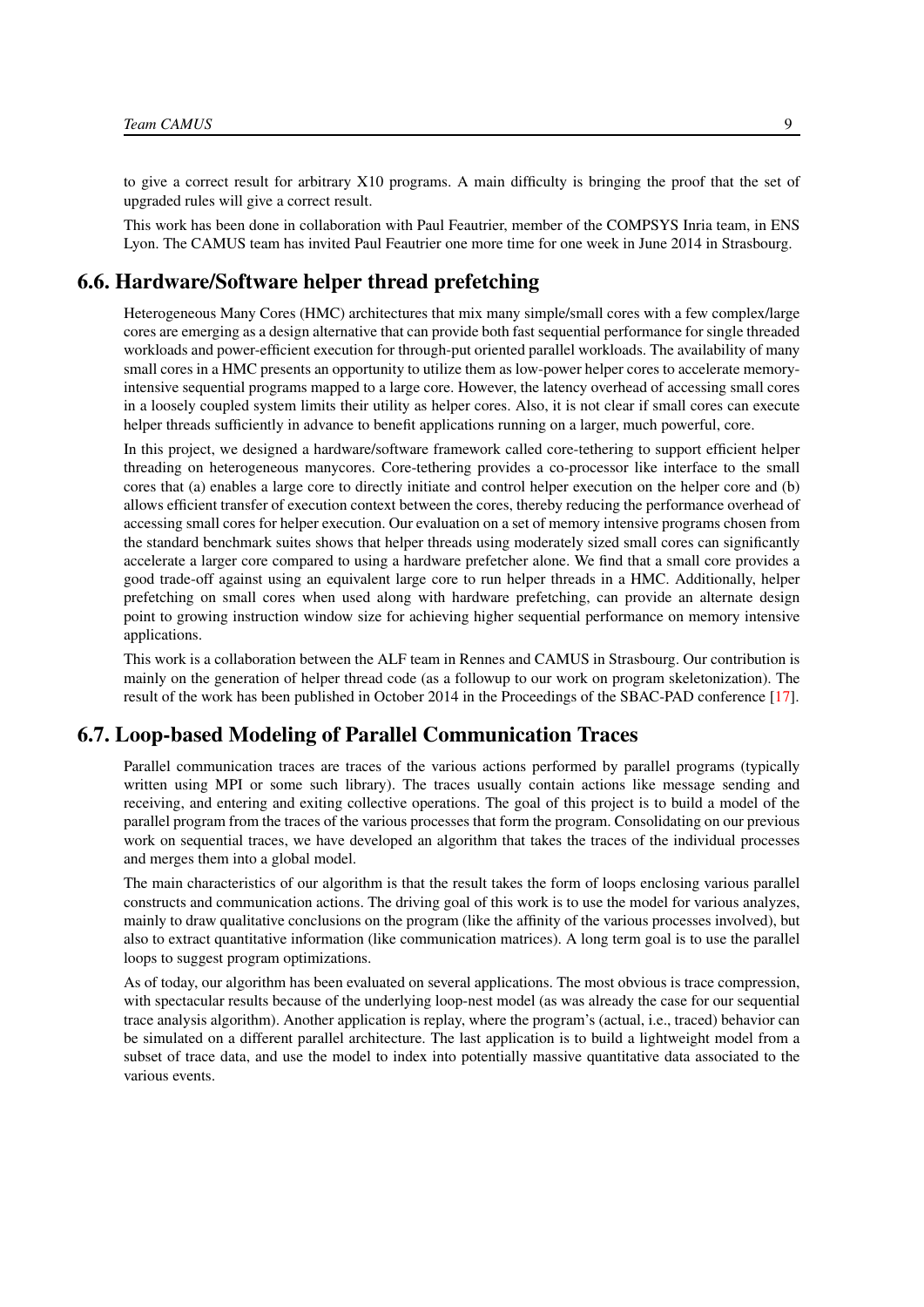It turns out that it is difficult to publish such algorithms without evaluating them in "realistic" settings, on applications running on massively parallel hardware, something we don't have easy access to. Also, there are currently a few algorithms that provide similar solutions to practitioners, in a way that we think are fundamentally inferior to our proposition but that seem to be good enough for their current use. Waiting for better opportunities to illustrate the power of our method, we have published a research report summarizing our work [\[26\]](#page-20-5).

# 6.8. Switcheable scheduling

<span id="page-13-0"></span>Parallel applications used to be executed alone until their termination on partitions of supercomputers. The recent shift to multicore architectures for desktop and embedded systems is raising the problem of the coexistence of several parallel programs. Operating systems already take into account the *affinity* mechanism to ensure a thread will run only onto a subset of available processors (e.g., to reuse data remaining in the cache since its previous execution). But this is not enough, as demonstrated by the large performance gaps between executions of a given parallel program on desktop computers running several processes. To support many parallel applications, advances must be made on the system side (scheduling policies, runtimes, memory management...). However, automatic optimization and parallelization can play a significant role by generating programs with dynamic-auto-tuning capabilities to adapt themselves to the complete execution context, including the system load.

Our approach is to design at compile-time programs that can adapt at run-time to the execution context. The originality of our solution is to rely on *switcheable scheduling*, a selected set of program restructuring which allows to swap between program versions at some meeting points without backtracking. A first step selects pertinent versions according to their performance behavior on some execution contexts. The second step builds the auto-adaptive program with the various versions. Then at runtime the program selects the best version by a low overhead sampling and profiling of the versions, ensuring every computation is useful.

This is an ongoing work with the PhD student Lénaïc Bagnères (POSTALE Team at Inria Saclay-Île-de-France, co-advised by Christine Eisenbeis and Cédric Bastoul). The first results have been presented in 2014 at the Euro-Par International Conference [\[11\]](#page-19-6).

### 6.9. Interactive Code Restructuring

<span id="page-13-1"></span>This work falls within the exploration and development of semi-automatic programs optimization techniques. It consists in designing and evaluating new visualization and interaction techniques for code restructuring, by defining and taking advantage of visual representations of the underlying mathematical model. The main goal is to assist programmers during program optimization tasks in a safe and efficient way, even if they neither have expertise into code restructuring nor knowledge of the underlying theories. This project is an important step for the efficient use and wider acceptance of semi-automatic optimization techniques, which are still tedious to use and incomprehensible for most programmers. More generally, this research is also investigating new presentation and manipulation techniques for code, algorithms and programs, which could lead to many practical applications: collaboration, tracking and verification of changes, visual search in large amount of code, teaching, etc.

This is a rather new research direction which strengthen CAMUS's static parallelization and optimization issue. It has been initiated at Paris-Sud University as a collaboration between Compilation, represented by Cédric Bastoul before he joined CAMUS, and Human-Machine Interaction, represented by Stéphane Huot from the IN-SITU Team at Inria Saclay-Île-de-France. This work is essentially the PhD topic of Alexander Zinenko (IN-SITU Team at Inria Saclay-Île-de-France, co-advised by Stéphane Huot and Cédric Bastoul, CORDI Grant) which started in 2013. The first results have been presented in 2014 to the IEEE VL/HCC Conference [\[22\]](#page-20-6). Moreover, another paper on the topic has been accepted to the International IMPACT 2015 Workshop to be held in conjunction with the HiPEAC International Conference.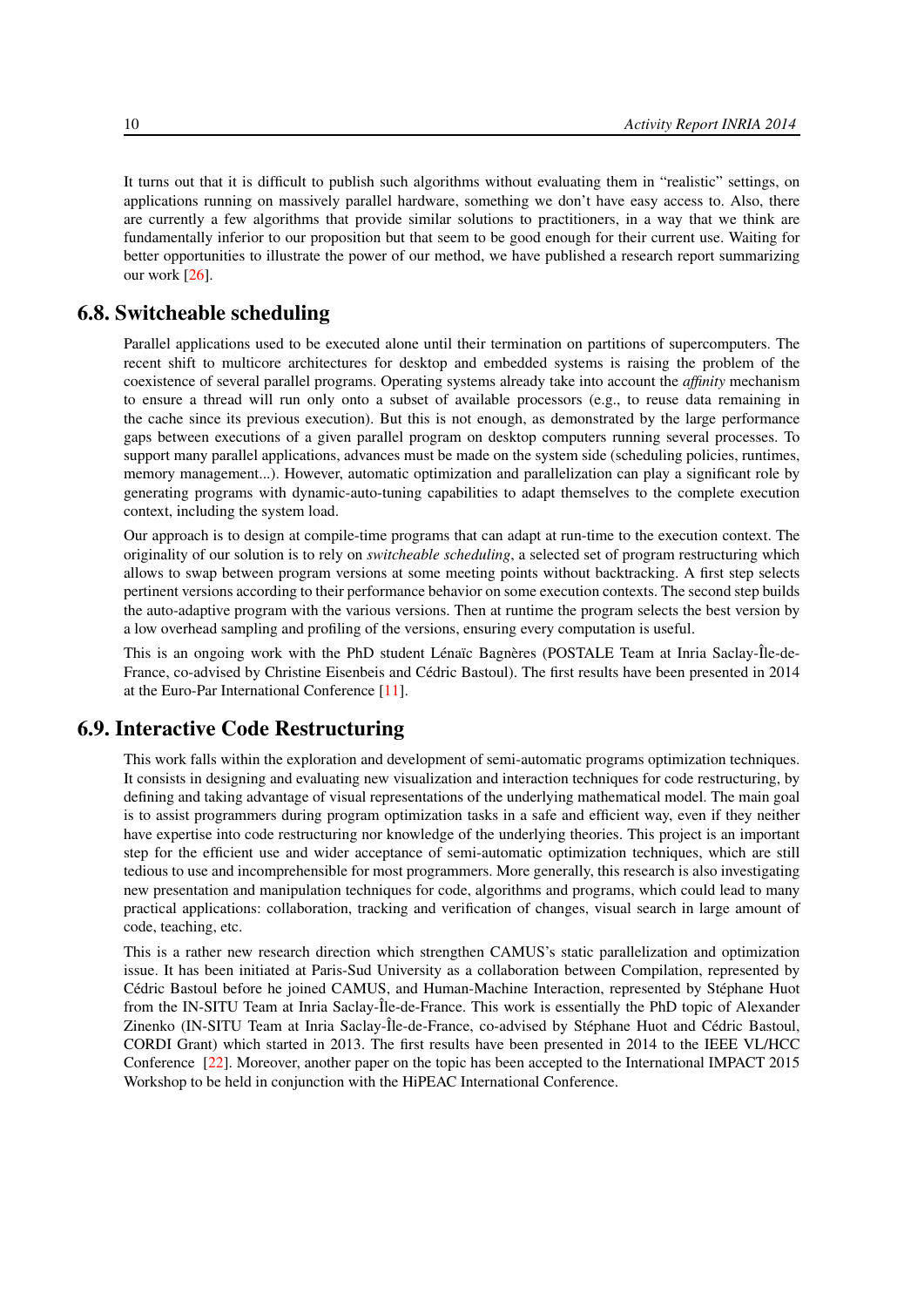# <span id="page-14-0"></span>7. Bilateral Contracts and Grants with Industry

# 7.1. Bilateral Contracts with Industry

The CAMUS team is taking part of the NANO 2017 national research program and its sub-project PSAIC (Performance and Size Auto-tuning thru Iterative Compilation) with the company STMicroelectronics, starting January 2015. Luis Esteban Campostrini has been recruited as PhD student in this project. His work will focus on extending the Apollo framework to dynamic analysis providing useful feedbacks to users regarding code optimization opportunities, and to code generation for ARM Cortex platforms.

# <span id="page-14-1"></span>8. Partnerships and Cooperations

# 8.1. National Initiatives

<span id="page-14-2"></span>Philippe Clauss, Alain Ketterlin, Cédric Bastoul and Vincent Loechner are involved in the Inria Project Lab entitled "Large scale multicore virtualization for performance scaling and portability" and regrouping several french researchers in compilers, parallel computing and program optimization 8. The project started officially in January 2013. In this context and since January 2013, Philippe Clauss is co-advising with Erven Rohou of the Inria team ALF, Nabil Hallou's PhD thesis focusing on dynamic optimization of binary code.

### <span id="page-14-3"></span>8.2. European Initiatives

### *8.2.1. Collaborations in European Programs, except FP7 & H2020*

Program: ITEA

Project acronym: MANY

Project title: Many-core Programming and Resource Management for High-Performance Embedded Systems

Duration: 09/2011 - 12/2014

Coordinator: XDIN

Other partners: France: Thales Communications and Security, CAPS Entreprise, Telecom SudParis; Spain: UAB; Sweden: XDIN; Korea: ETRI, TestMidas, SevenCore; Netherlands: Vector Fabrics, ST-Ericsson, TU Eindhoven; Belgium: UMONS.

Abstract: Adapting Industry for the for the disruptive landing of many-core processors in Embedded Systems in order to provide scalable, reusable and very fast sofware development.

# <span id="page-14-4"></span>8.3. International Initiatives

### <span id="page-14-5"></span>*8.3.1. Inria Associate Teams*

*8.3.1.1. ANCOME*

Title: Memory and applications memory behavior

International Partner (Institution - Laboratory - Researcher):

Universidad de Buenos Aires (ARGENTINE)

Duration: 2011 - \_\_\_ AT.ANNEEMOISFIN???\_\_\_

See also: <http://lafhis.dc.uba.ar/wiki/index.php/EA-Ancome>

<sup>8</sup> <https://team.inria.fr/multicore>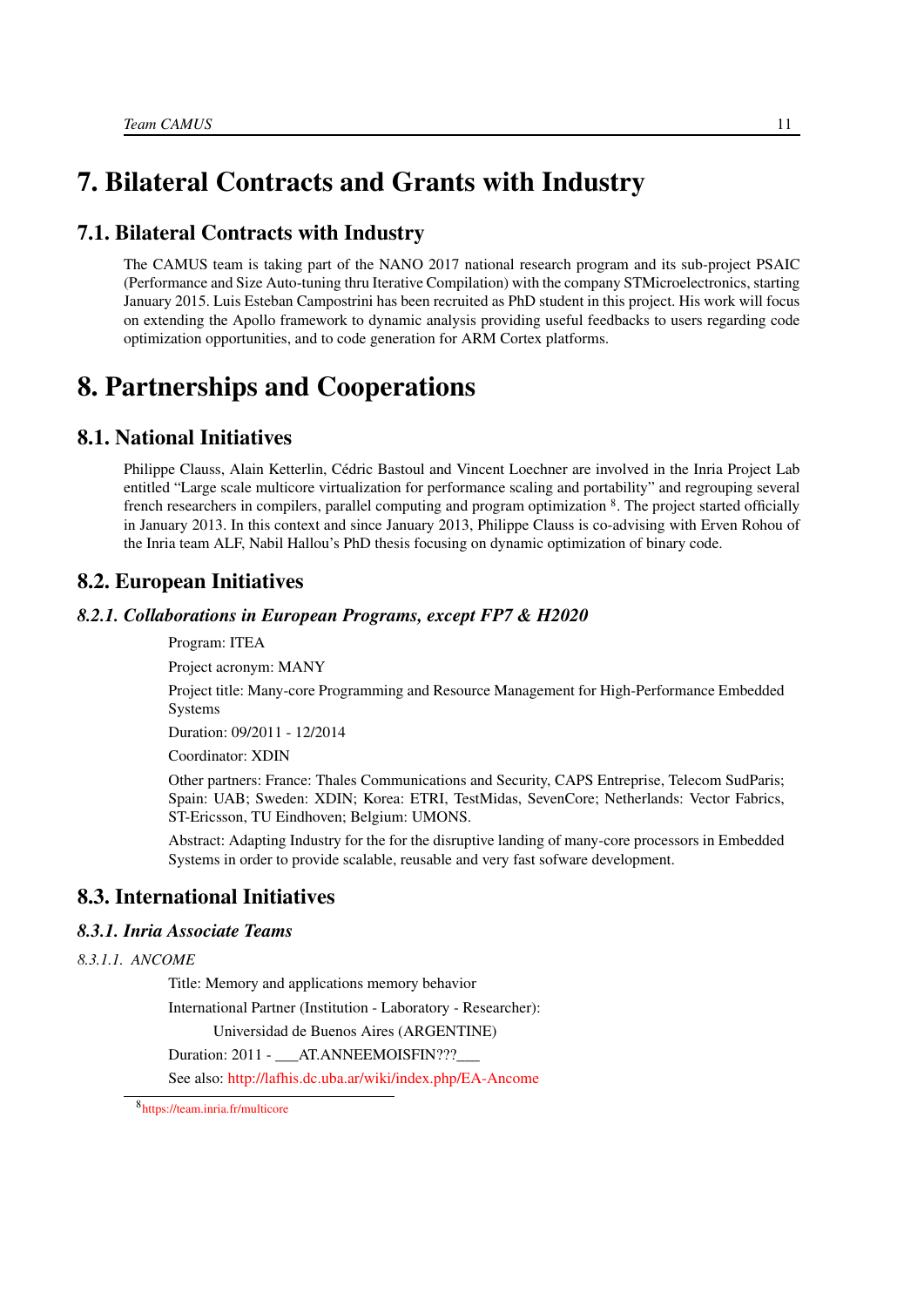This associate team focuses on developing original methods for the analysis of programs memory behavior, in particular in the context of applications using dynamic memory allocation. The proposed approaches consist in analyzing and modeling the runtime behavior, where extracted properties are then verified thanks to static analysis processes. Thus pure static approaches limits will be overpassed. Further, the case of multi-threaded applications run on multi-core architectures will be studied in order to elaborate and extend our analysis techniques and to extract properties specific to this context. The issues are mainly concerned with the conception of real-time applications using dynamic memory allocation.

### <span id="page-15-0"></span>*8.3.2. Inria International Partners*

*8.3.2.1. Informal International Partners*

The CAMUS team maintains regular contacts with the following entities:

- Reservoir Labs, New York, NY, USA
- Intel, Santa Clara, CA, USA
- UPMARC, University of Uppsala, Sweden
- University of Batna, Algeria
- University El Manar, Tunis, Tunisia
- Ohio State University, Colombus, USA
- Louisiana State University, Baton Rouge, USA
- Indian Institute of Science (IIIS) Bangalore, India
- <span id="page-15-1"></span>• University of Delaware, DE, USA

# 8.4. International Research Visitors

### *8.4.1. Visits of International Scientists*

### *8.4.1.1. Internships*

Matías Hernando Pérez Matías

Date: May 2014 - Nov 2014

Institution: Universidad de Buenos Aires (Argentina)

#### Sabater César Rufino

Date: May 2014 - Oct 2014 Institution: Universidad Nacional de Rosario (Argentina)

### Campostrini Luis Esteban

Date: Jul 2014 - Dec 2014 Institution: Universidad Nacional de Rosario (Argentina)

# <span id="page-15-2"></span>9. Dissemination

### <span id="page-15-3"></span>9.1. Promoting Scientific Activities

### <span id="page-15-4"></span>*9.1.1. Scientific events organisation*

#### *9.1.1.1. member of the organizing committee*

Cédric Bastoul has been co-organizing the HIP3ES 2015 workshop (High Performance Energy Efficient Embedded Systems) held in conjunction with the international conference HiPEAC 2015.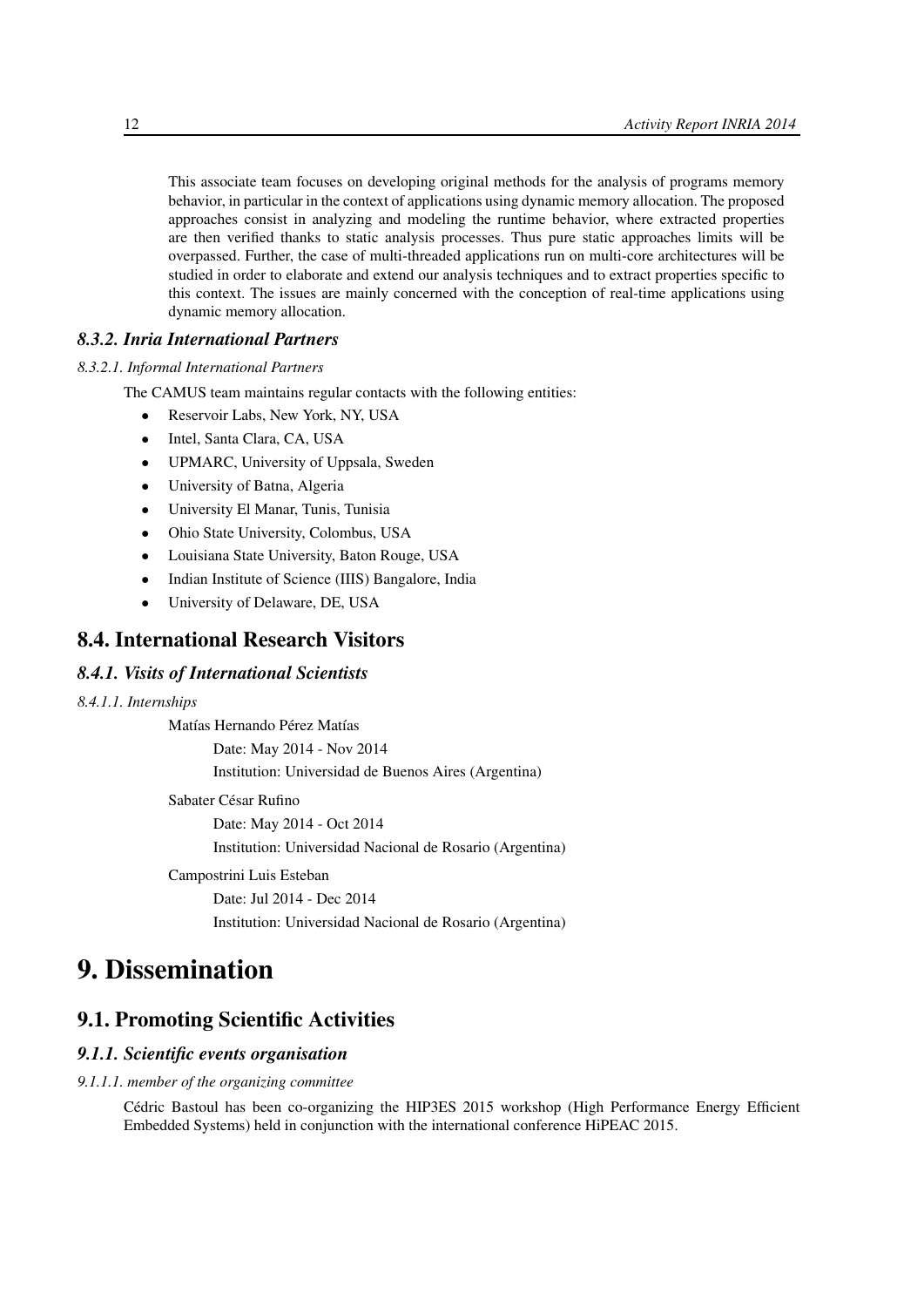### <span id="page-16-0"></span>*9.1.2. Scientific events selection*

#### *9.1.2.1. member of the conference program committee*

<span id="page-16-1"></span>Philippe Clauss, Cédric Bastoul and Vincent Loechner have been part of the program committee of IMPACT 2014 (International Workshop on Polyhedral Compilation Techniques), held in conjunction with the international conferences HiPEAC 2014. Philippe Clauss, and Vincent Loechner have been part of the program committee of IMPACT 2015, held in conjunction with HiPEAC 2015.

Vincent Loechner and Cédric Bastoul have been part of the program committee of HIP3ES 2015 workshop (High Performance Energy Efficient Embedded Systems), held in conjunction with the international conference HiPEAC 2015.

Cédric Bastoul has been part of the program committee of PARMA+DITAM 2015 (6th Workshop on Parallel Programming and Run-Time Management Techniques for Many-core Architectures 4th Workshop on Design Tools and Architerctures for Multicore Embedded Computing Platforms), held in conjunction with HiPEAC 2015.

#### *9.1.2.2. reviewer*

<span id="page-16-2"></span>Vincent Loechner has been reviewer for the IMPACT 2015 workshop.

Philippe Clauss has been reviewer for the following conferences: ISMM '14 (International Symposium on Memory Management), IMPACT 2015.

Cédric Bastoul has been reviewer for the following conferences: CGO 2014 (International Conference on Code Generation and Optimization), PARMA 2014 and 2015 (International Workshop on Parallel Programming and Run-Time Management Techniques for Many-core Architectures), IMPACT 2014 (International Workshop on Polyhedral Compilation Techniques), HIP3ES 2015 (International Workshop on High Performance Energy Efficient Embedded Systems).

#### <span id="page-16-3"></span>*9.1.3. Journal*

### *9.1.3.1. reviewer*

Philippe Clauss has been reviewer for the following journals: IEEE Transactions on Computers, ACM Transactions on Programming Languages and Systems (TOPLAS), ACM Transactions on Architecture and Code Optimization (TACO), IEEE Transactions on Parallel and Distributed Systems (TPDS).

<span id="page-16-4"></span>Cédric Bastoul has been reviewer for the following journals: Journal of Parallel and Distributed Computing (JPDC), ACM Transactions on Architecture and Code Optimization (TACO), Parallel Computing (ParCo).

### 9.2. Teaching - Supervision - Juries

### *9.2.1. Teaching*

<span id="page-16-5"></span>Philippe Clauss and Alain Ketterlin did not teach during the first semester of 2014 since they were detached at Inria (*délégation*).

Licence : Vincent Loechner, Operating Systems, 38h, L2, Strasbourg University, France

Master : Vincent Loechner, Python Programming, 38h, M1, Strasbourg University, France

Master : Vincent Loechner, Parallelism, 15h, M1, Strasbourg University, France

Master : Vincent Loechner, Parallel Programming, 32h, M1, Strasbourg University, France

Master : Vincent Loechner, Parallel Programming, 30h, M2, Strasbourg University, France

Master : Vincent Loechner, Advanced compilation, 8h, M1, Strasbourg University, France

Master : Vincent Loechner, Embedded Systems, 32h, M2, Strasbourg University, France

Master : Vincent Loechner, Real-time Programming, 22h, M1, Strasbourg University, France

Licence : Philippe Clauss, Computer Architecture, 45h, L2, Strasbourg University, France

Master : Philippe Clauss, Compilation, 78h, M1, Strasbourg University, France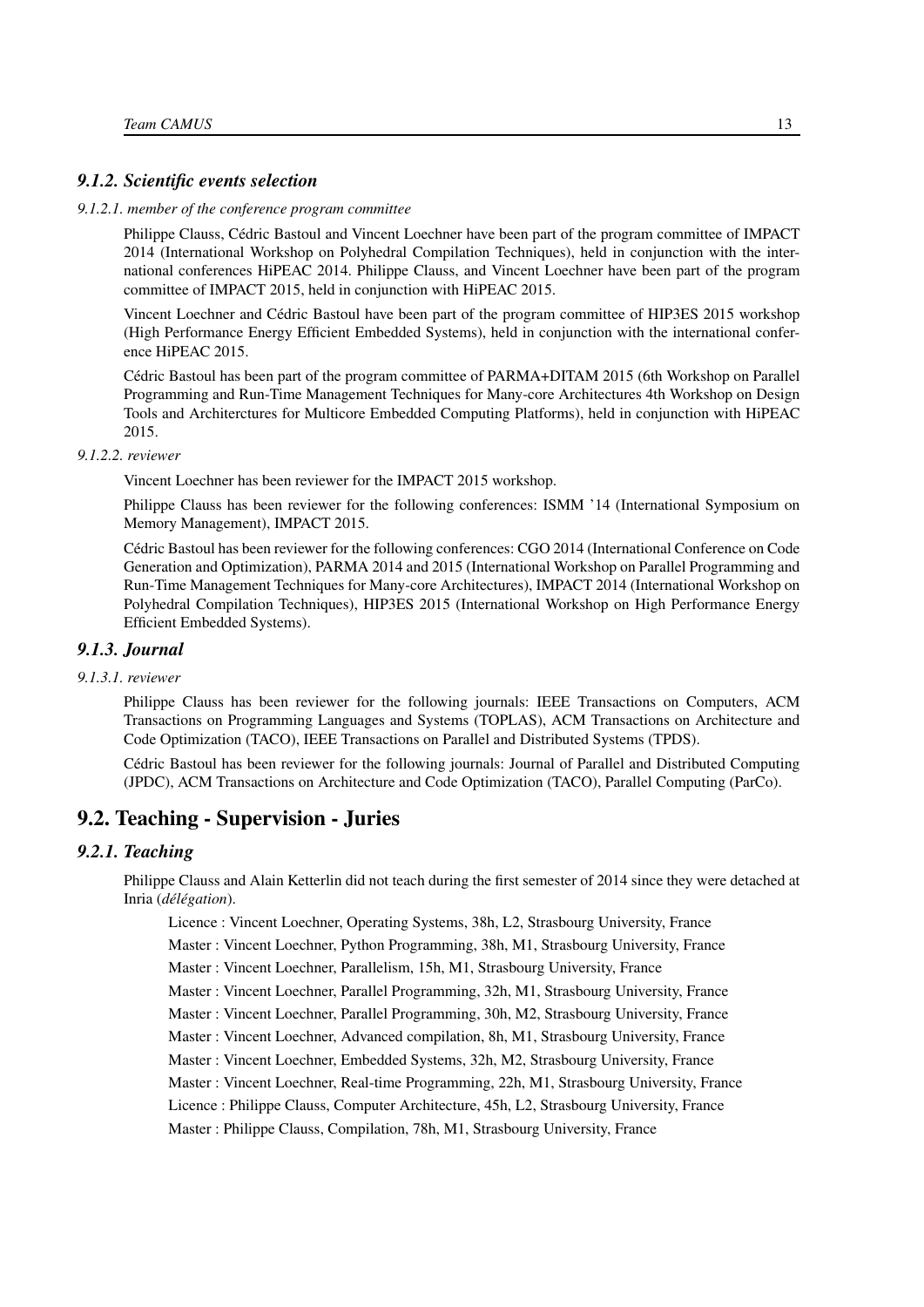Licence : Cédric Bastoul, System Programming, 49h, L2, Strasbourg University, France Master : Cédric Bastoul, Compiler Design, 48h, M1, Strasbourg University, France Master : Cédric Bastoul, Advanced compilation, 29h, M1, Strasbourg University, France Master : Cédric Bastoul, Parallelism, 20h, M2, Strasbourg University, France Master : Cédric Bastoul, Introduction to Research, 7h, M1, Strasbourg University, France Licence : Éric Violard, Functional Programming, 42h, L2, Strasbourg University, France Licence : Éric Violard, Computer Architectures, 23h, L2, Strasbourg University, France Licence : Éric Violard, Algorithms and Data Structures, 34h, L2, Strasbourg University, France Master : Éric Violard, Compiler Design, 54h, M1, Strasbourg University, France Master : Éric Violard, Semantics, 48h, M1, Strasbourg University, France Master : Éric Violard, Introduction to Research, 6h, M1, Strasbourg University, France Licence : Alain Ketterlin, Computer Networks, 66h, L3, Strasbourg University, France

Licence : Alain Ketterlin, Algorithms and Data Structures, 40h, L3, Strasbourg University, France

### <span id="page-17-0"></span>*9.2.2. Supervision*

PhD in progress : Aravind Sukumaran-Rajam, Enlarging the scope of polyhedral speculative parallelization, November 2012, Philippe Clauss and Alain Ketterlin

PhD in progress : Juan Manuel Martinez Caamaño, Dynamic and flexible generation of parallel loops using a dedicated intermediate representation, November 2013, Philippe Clauss and Philippe Helluy (IRMA lab., University of Strasbourg)

PhD in progress : Jean-François Dollinger, Heterogeneous speculative parallelization, September 2010, Vincent Loechner and Philippe Clauss

PhD in progress : Imen Fassi, Multifor for Multicore, June 2013, Philippe Clauss and Yosr Slama (University El Manar, Tunisia)

PhD in progress : Nabil Hallou, Dynamic binary optimizations, January 2013, Erven Rohou (ALF team) and Philippe Clauss

PhD in progress : Lénaïc Bagnères, Automatic parallelization and optimization for manycore architectures, November 2012, Christine Eisenbeis and Cédric Bastoul

PhD in progress : Alexander Zinenko, Interactive program manipulation, September 2013, Stéphane Huot and Cédric Bastoul

PhD in progress : Yann Barsamian, A Parallel Programming Environment based on the Xfor Control Structure, October 2014, Éric Violard

### *9.2.3. Juries*

<span id="page-17-1"></span>Philippe Clauss participated to the following PhD jurys in 2014:

| Date     | Candidate             | <b>Place</b>    | Role     |
|----------|-----------------------|-----------------|----------|
| Sept. 22 | Michael KRUSE         | Univ. Paris Sud | Reviewer |
| June 20  | <b>Pierre ESTERIE</b> | Univ. Paris Sud | Reviewer |

#### Cédric Bastoul participated to the following PhD jurys in 2014:

| Date            | <b>Landidate</b> | <b>Place</b>             | Role     |
|-----------------|------------------|--------------------------|----------|
| November<br>1 Q | Rachid Habel     | Ecole des Mines de Paris | Reviewer |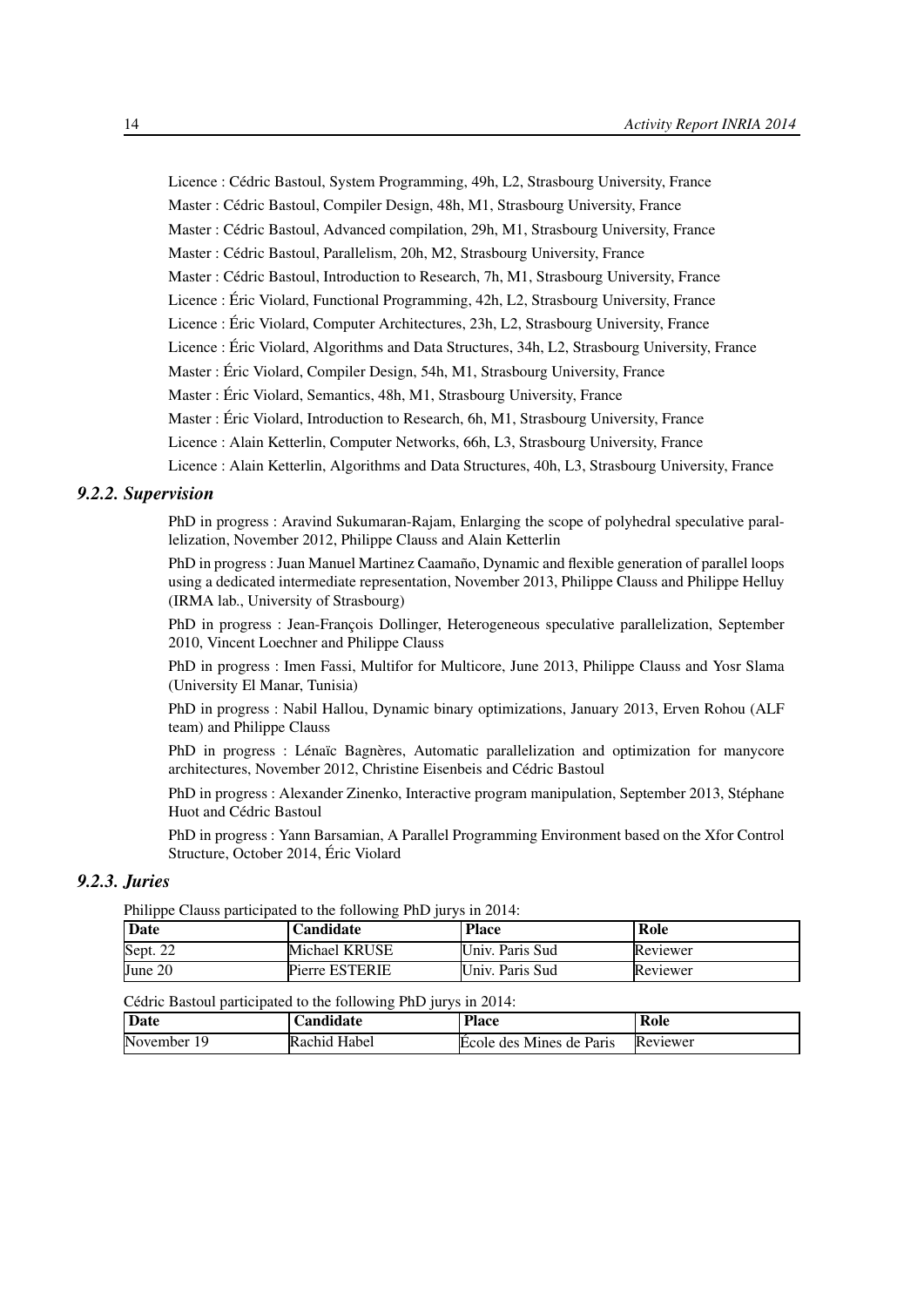## <span id="page-18-0"></span>9.3. Popularization

Cédric Bastoul participated to the event *Kids University* at the University of Strasbourg in November 2014

Cédric Bastoul prepared activities for *Fête de la Science* at University of Paris-Sud in October 2014

# <span id="page-18-1"></span>10. Bibliography

# Major publications by the team in recent years

- [1] J. C. BEYLER, P. CLAUSS. *Performance driven data cache prefetching in a dynamic software optimization system*, in "ICS '07: Proceedings of the 21st annual international conference on Supercomputing", New York, NY, USA, ACM, 2007, pp. 202–209, <http://doi.acm.org/10.1145/1274971.1275000>
- [2] J. C. BEYLER, M. KLEMM, P. CLAUSS, M. PHILIPPSEN. *A meta-predictor framework for prefetching in object-based DSMs*, in "Concurr. Comput. : Pract. Exper.", September 2009, vol. 21, pp. 1789–1803
- [3] P. CLAUSS, F. J. FERNÁNDEZ, D. GARBERVETSKY, S. VERDOOLAEGE. *Symbolic polynomial maximization over convex sets and its application to memory requirement estimation*, in "IEEE Transactions on Very Large Scale Integration (VLSI) Systems", Aug 2009, vol. 17,  $n^0$  8, pp. 983-996
- [4] A. KETTERLIN, P. CLAUSS. *Prediction and trace compression of data access addresses through nested loop recognition*, in "6th annual IEEE/ACM international symposium on Code generation and optimization", Boston, USA, ACM, April 2008, pp. 94-103, <http://dx.doi.org/10.1145/1356058.1356071>
- [5] A. KETTERLIN, P. CLAUSS. *Profiling Data-Dependence to Assist Parallelization: Framework, Scope, and Optimization*, in "MICRO-45 – Proceedings of the 2012 IEEE/ACM 45th International Symposium on Microarchitecture", Vancouver, Canada, December 2012
- [6] B. PRADELLE, A. KETTERLIN, P. CLAUSS. *Polyhedral parallelization of binary code*, in "ACM Transactions on Architecture and Code Optimization", January 2012, vol. 8, n<sup>o</sup> 4, pp. 39:1–39:21 [*DOI :* 10.1145/2086696.2086718], <http://hal.inria.fr/hal-00664370>
- [7] R. SEGHIR, V. LOECHNER, B. MEISTER. *Integer Affine Transformations of Parametric Z-polytopes and Applications to Loop Nest Optimization*, in "ACM Transactions on Architecture and Code Optimization", June 2012, vol. 9, n<sup>o</sup> 2, pp. 8.1-8.27 [*DOI*: 10.1145/2207222.2207224], <http://hal.inria.fr/inria-00582388>
- [8] S. VERDOOLAEGE, R. SEGHIR, K. BEYLS, V. LOECHNER, M. BRUYNOOGHE. *Counting Integer Points in Parametric Polytopes Using Barvinok's Rational Functions*, in "Algorithmica", 2007, vol. 48, n<sup>o</sup> 1, pp. 37–66, <http://dx.doi.org/10.1007/s00453-006-1231-0>

### Publications of the year

### Articles in International Peer-Reviewed Journals

<span id="page-18-2"></span>[9] A. JIMBOREAN, P. CLAUSS, J.-F. DOLLINGER, V. LOECHNER, M. JUAN MANUEL. *Dynamic and Speculative Polyhedral Parallelization Using Compiler-Generated Skeletons*, in "International Journal of Parallel Programming", August 2014, vol. 42,  $n^{\circ}$  4, pp. 529-545, <https://hal.inria.fr/hal-01003744>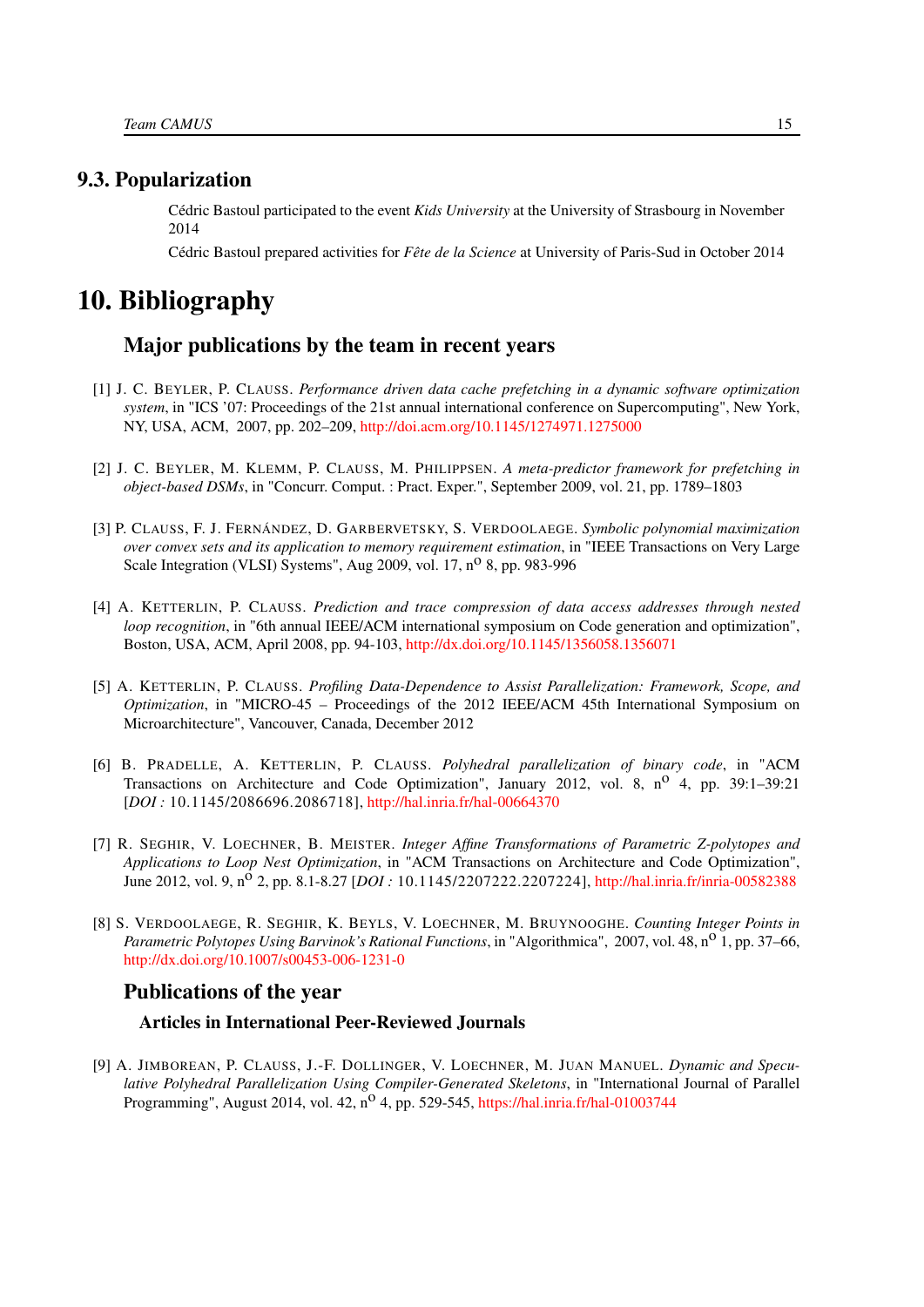[10] A. KETTERLIN, P. CLAUSS. *Recovering memory access patterns of executable programs*, in "Science of Computer Programming", February 2014, vol. 80, pp. 440-456 [*DOI :* 10.1016/J.SCICO.2012.08.002], <https://hal.inria.fr/hal-00909961>

### International Conferences with Proceedings

- <span id="page-19-6"></span>[11] L. BAGNÈRES, C. BASTOUL. *Switchable Scheduling for Runtime Adaptation of Optimization*, in "Euro-Par 2014 Parallel Processing", Porto, Portugal, Lecture Notes in Computer Science, Springer International Publishing, August 2014, vol. 8632, pp. 222 - 233 [*DOI :* 10.1007/978-3-319-09873-9\_19], [https://hal.](https://hal.inria.fr/hal-01097200) [inria.fr/hal-01097200](https://hal.inria.fr/hal-01097200)
- <span id="page-19-1"></span>[12] P. CLAUSS. *Author Retrospective for Counting Solutions to Linear and Nonlinear Constraints Through Ehrhart Polynomials: Applications to Analyze and Transform Scientific Programs*, in "ICS, International Conference on Supercomputing", New York, United States, ACM ICS 25th Anniversary Volume, ACM, 2014 [*DOI :* 10.1145/2591635.2591654], <https://hal.inria.fr/hal-01100296>
- <span id="page-19-0"></span>[13] P. CLAUSS. *Counting Solutions to Linear and Nonlinear Constraints Through Ehrhart Polynomials: Applications to Analyze and Transform Scientific Programs*, in "ICS, International Conference on Supercomputing", Munich, Germany, ACM ICS 25th Anniversary Volume, 2014 [*DOI :* 10.1145/2591635.2667172], [https://](https://hal.inria.fr/hal-01100306) [hal.inria.fr/hal-01100306](https://hal.inria.fr/hal-01100306)
- <span id="page-19-4"></span>[14] P. CLAUSS. *Mind The Gap! A study of some pitfalls preventing peak performance in polyhedral compilation using a polyhedral antidote*, in "IMPACT - Fifth International Workshop on Polyhedral Compilation Techniques, In conjunction with HiPEAC", Amsterdam, Netherlands, January 2015, [https://hal.inria.fr/hal-](https://hal.inria.fr/hal-01099583)[01099583](https://hal.inria.fr/hal-01099583)
- <span id="page-19-3"></span>[15] P. CLAUSS, I. FASSI, A. JIMBOREAN. *Software-controlled Processor Stalls for Time and Energy Efficient Data Locality Optimization*, in "International Conference on Embedded Computer Systems: Architectures, Modeling and Simulation - SAMOS XIV", Agios Konstantinos, Greece, July 2014, [https://hal.inria.fr/hal-](https://hal.inria.fr/hal-01003228)[01003228](https://hal.inria.fr/hal-01003228)
- [16] P. FEAUTRIER, E. VIOLARD, A. KETTERLIN. *Improving X10 Program Performances by Clock Removal*, in "CC'14 - 23rd International Conference on Compiler Construction, part of ETAPS'14", Grenoble, France, April 2014, <https://hal.inria.fr/hal-00924206>
- <span id="page-19-5"></span>[17] B. NARASIMHA SWAMY, A. KETTERLIN, A. SEZNEC. *Hardware/Software Helper Thread Prefetching On Heterogeneous Many Cores*, in "2014 IEEE 26th International Symposium on Computer Architecture and High Performance Computing (SBAC-PAD)", Paris, France, October 2014 [*DOI :* 10.1109/SBAC-PAD.2014.39], <https://hal.inria.fr/hal-01087752>
- [18] E. RIOU, E. ROHOU, P. CLAUSS, N. HALLOU, A. KETTERLIN. *PADRONE: a Platform for Online Profiling, Analysis, and Optimization*, in "DCE 2014 - International workshop on Dynamic Compilation Everywhere", Vienne, Austria, January 2014, <https://hal.inria.fr/hal-00917950>
- <span id="page-19-2"></span>[19] S. STOJANOVIC, J. NARBOUX, M. BEZEM, P. JANICIC. *A Vernacular for Coherent Logic*, in "CICM 2014 - Conferences on Intelligent Computer Mathematics", Coimbra, Portugal, Lecture Notes in Computer Science, Springer, July 2014, vol. 8543, <https://hal.inria.fr/hal-00983975>